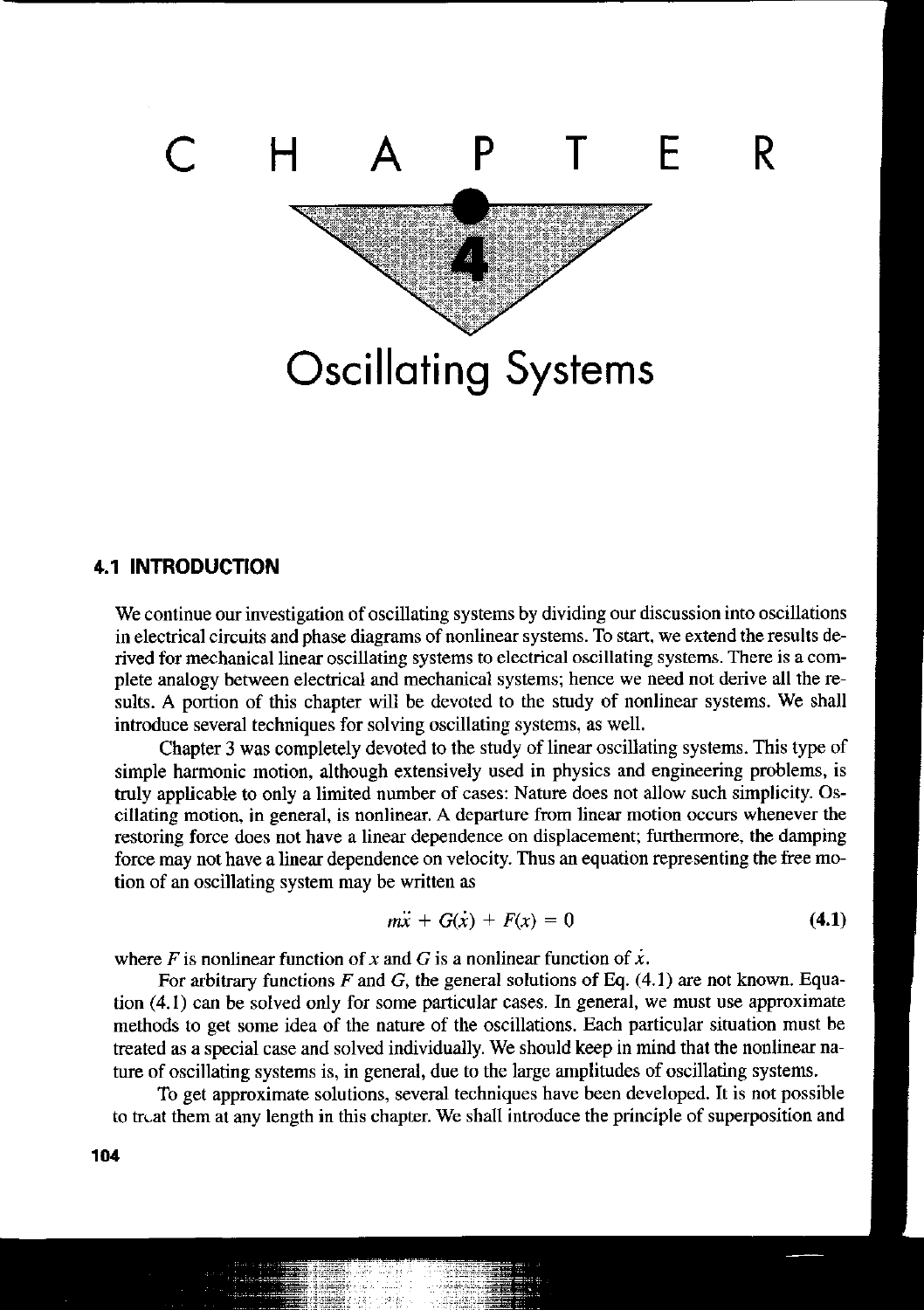the techniques of Fourier analysis, which are extremely helpful in solving nonlinear systems. We shall employ the method of Green's function whenever the system is acted on by a large force for a short interval of time. We shall extend our discussion to symmetrical and nonsymmetrical nonlinear systems and use the techniques of series expansion and successive approximations in solving such problems. We shall conclude the chapter with a qualitative discussion of these nonlinear systems employing the method of phase diagrams.

#### **4.2 HARMONIC OSCILLATIONS IN ELECTRICAL CIRCUITS**

There is a complete analogy between the free, damped, and forced oscillations of a single particle, which we discussed in Chapter 3, and several electrical circuits, which we discuss now. Furthermore, this analogy extends to many physical situations in nature, including atomic, molecular, and nuclear physics. Some time ago, electrical circuits were constructed by analogy with mechanical systems, but recently the situation has been reversed. Electrical circuit designs are now so advanced that mechanical engineers use them extensively in investigating mechanical vibrational problems.

Figure 4.1(i) shows the three mechanical systems that we have been discussing and Fig. 4.1(ii) shows the corresponding electrical oscillating systems. Table 4.1 shows the corresponding mechanical and electrical quantities in the oscillating systems. We shall discuss this analogy presently. To start, let us consider Fig.  $4.1(a)(i)$ , which shows a simple oscillator consisting of mass *m* tied to a spring of spring constant *k.* The mass moves on a frictionless surface and hence behaves like a free oscillator. Its motion is represented by the equation

$$
m\ddot{x} + kx = 0 \qquad \text{or} \qquad \ddot{x} + \frac{k}{m}x = 0 \tag{4.2}
$$

which has a solution

$$
x = x_0 \cos \omega_0 t \tag{4.3a}
$$

where  $\omega_0$  is the free natural frequency given by

$$
\omega_0 = \sqrt{\frac{k}{m}} \tag{4.3b}
$$

The electrical analogy to this, shown in Fig.  $4.1(a)(ii)$ , consists of a capacitor C and an inductor *L*. Let  $Q = Q(t)$  be the charge on the capacitor at any time *t* and  $I = I(t)$  be the current through the inductor. The relations between / and *Q* are

$$
I = \frac{dQ}{dt} = \dot{Q} \tag{4.4a}
$$

$$
Q = \int I \, dt \tag{4.4b}
$$

The voltage drop across the inductor is

$$
V_L = L \frac{dI}{dt} \tag{4.5}
$$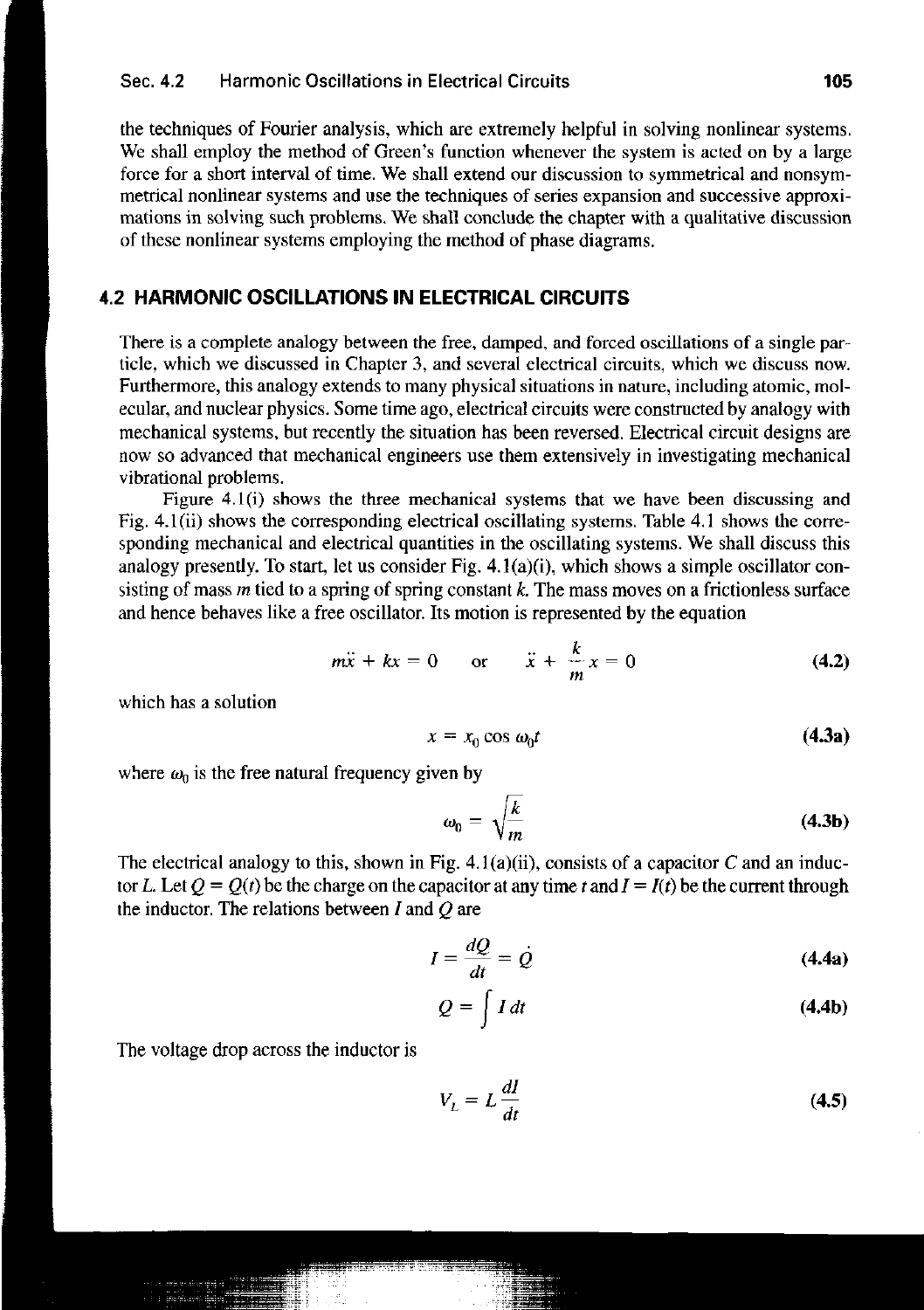

**Figure 4.1** Analogy between (i) a mechanical system and (ii) an electrical system: (a) free oscillations, (b) damped oscillations, and (c) forced oscillations.

**Table 4.1** Analogy between Mechanical and Electrical Quantities

| Mechanical       | Electrical                                                     |             |  |
|------------------|----------------------------------------------------------------|-------------|--|
| Displacement     |                                                                | Charge      |  |
| Velocity         | $x \leftrightarrow Q$<br>$\dot{x} \leftrightarrow \dot{Q} = I$ | Current     |  |
| <b>Mass</b>      | $m \leftrightarrow L$                                          | Inductance  |  |
| Compliance       | $1/k \leftrightarrow C$                                        | Capacitance |  |
| Damping constant | $b \leftrightarrow R$                                          | Resistance  |  |
| Applied force    | $F \leftrightarrow c$                                          | Applied emf |  |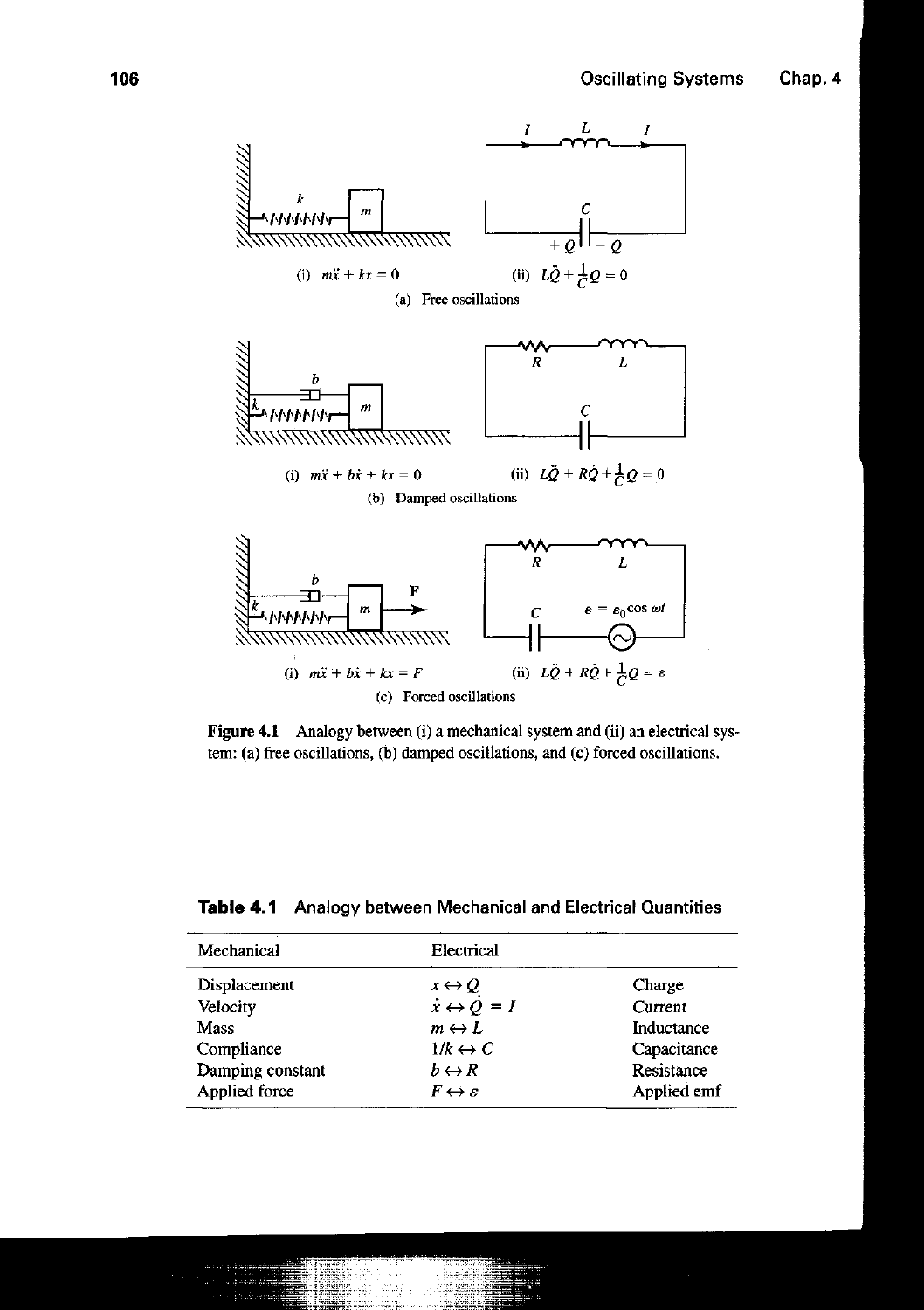#### Sec. 4.2 Harmonic Oscillations in Electrical Circuits

and across the capacitor it is

$$
V_C = \frac{Q}{C} = \frac{1}{C} \int I \, dt \tag{4.6}
$$

Thus the sum of the voltages encountered in going around the whole circuit must be zero; that is, by applying Kirchhoff's rule, we get

 $L\frac{dI}{dt} + \frac{1}{C}\int I dt = 0$ 

 $V_L + V_C = 0$ 

or

Using Eqs. (4.4), we get

$$
L\ddot{Q} + \frac{1}{C}Q = 0
$$
 or  $\ddot{Q} + \frac{1}{LC}Q = 0$  (4.8)

This equation is identical to the mechanical system given by Eq. (4.2) provided

$$
Q \leftrightarrow x
$$
,  $Q \leftrightarrow \ddot{x}$ ,  $L \leftrightarrow m$ , and  $C \leftrightarrow 1/k$ 

Assuming  $Q = Q_0$  at  $t = 0$ , the solution is

$$
Q = Q_0 \cos \omega_0 t \tag{4.9}
$$

with the free natural frequency

$$
\omega_0 = \sqrt{\frac{1}{LC}} \tag{4.10}
$$

If we differentiate Eq. (4.9), we may write

$$
\frac{dQ}{dt} = I = -\omega_0 Q_0 \sin \omega_0 t = -I_0 \sin \omega_0 t \tag{4.11}
$$

Let us now consider the damped oscillator shown in Fig. 4.1(b)(i). Note that we have added a dashpot filled with viscous fluid to indicate damping with damping constant *b.* The differential equation representing the motion of a damped oscillator is

$$
m\ddot{x} + b\dot{x} + kx = 0 \tag{4.12}
$$

while Fig. 4.1(b)(ii) shows the equivalent electrical circuit, where we have added a resistor R, which is equivalent to the damping or frictional force in mechanical systems. The electrical equation analogous to a mechanical system is

$$
L\ddot{Q} + R\dot{Q} + \frac{1}{C}Q = 0 \tag{4.13}
$$

**(4.7)**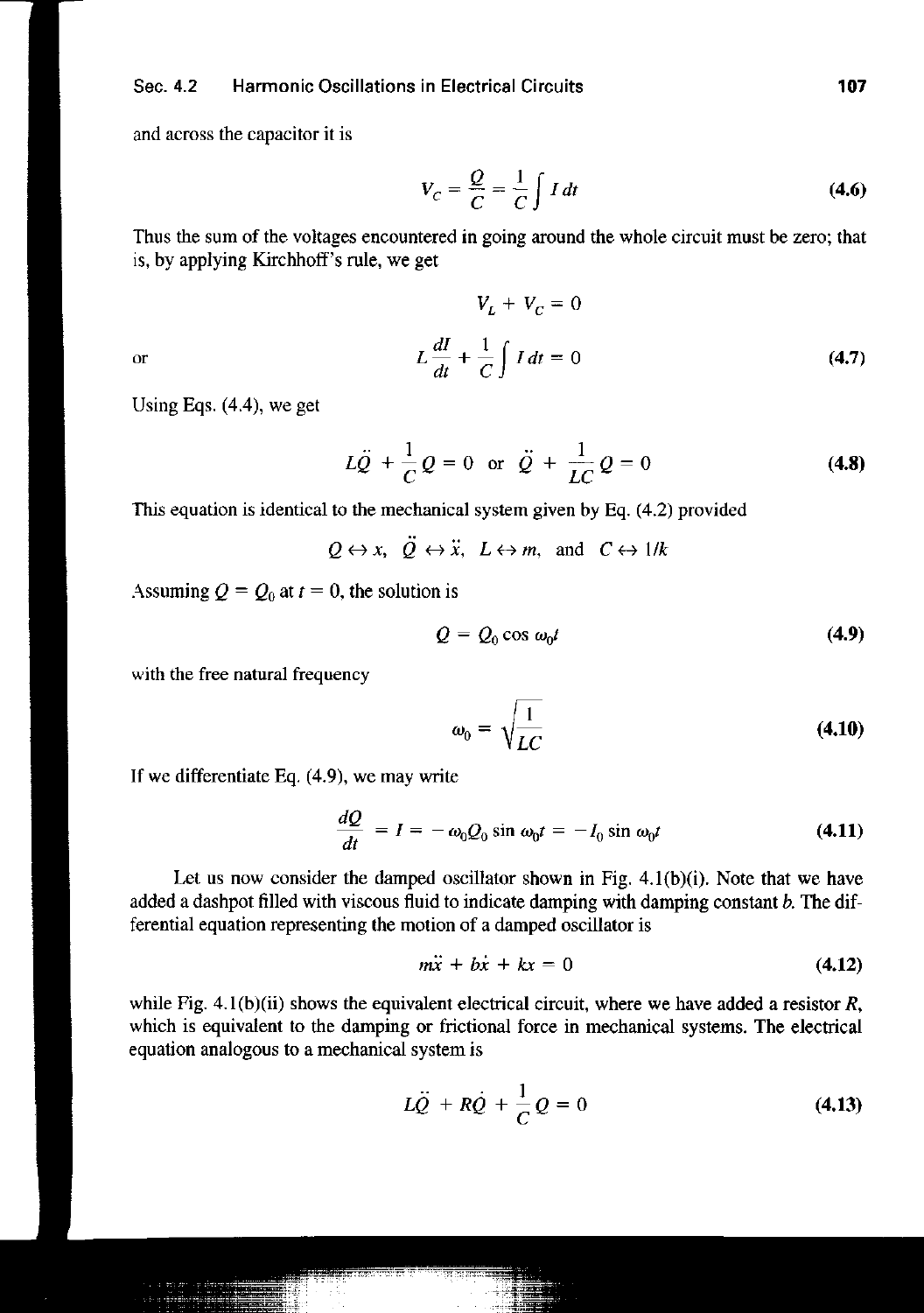Figure 4.1(c)(i) shows a mechanical driven oscillator represented by the following equation:

$$
m\ddot{x} + bx + kx = F = F_0 \cos \omega t \tag{4.14}
$$

Figure  $4.1(c)(ii)$  represents an analogous electrical driven oscillator with an emf source given by  $\varepsilon = \varepsilon_0 \cos \omega t$ . The corresponding equation is

$$
L\ddot{Q} + R\dot{Q} + \frac{1}{C}Q = \varepsilon = \varepsilon_0 \cos \omega t
$$
 (4.15)

To extend our analogy still further we give another example, shown in Fig. 4.2(a) and (b). Suppose we apply a force F to a system consisting of two springs in line [Fig.  $4.2(a)(i)$ ]. The net displacement *x* is given by the sum of the displacement *x<sup>l</sup>* and *x2* caused by the two springs. Thus

$$
x = x_1 + x_2 = \frac{F}{k_1} + \frac{F}{k_2} = F\left(\frac{1}{k_1} + \frac{1}{k_2}\right) = \frac{F}{k}
$$

That is, when the *springs* are *in series,* the equivalent *k* is given by

$$
\frac{1}{k} = \frac{1}{k_1} + \frac{1}{k_2} \tag{4.16}
$$





**Figure 4.2** Analogy between mechanical and electrical systems: (a) series systems, and (b) parallel systems.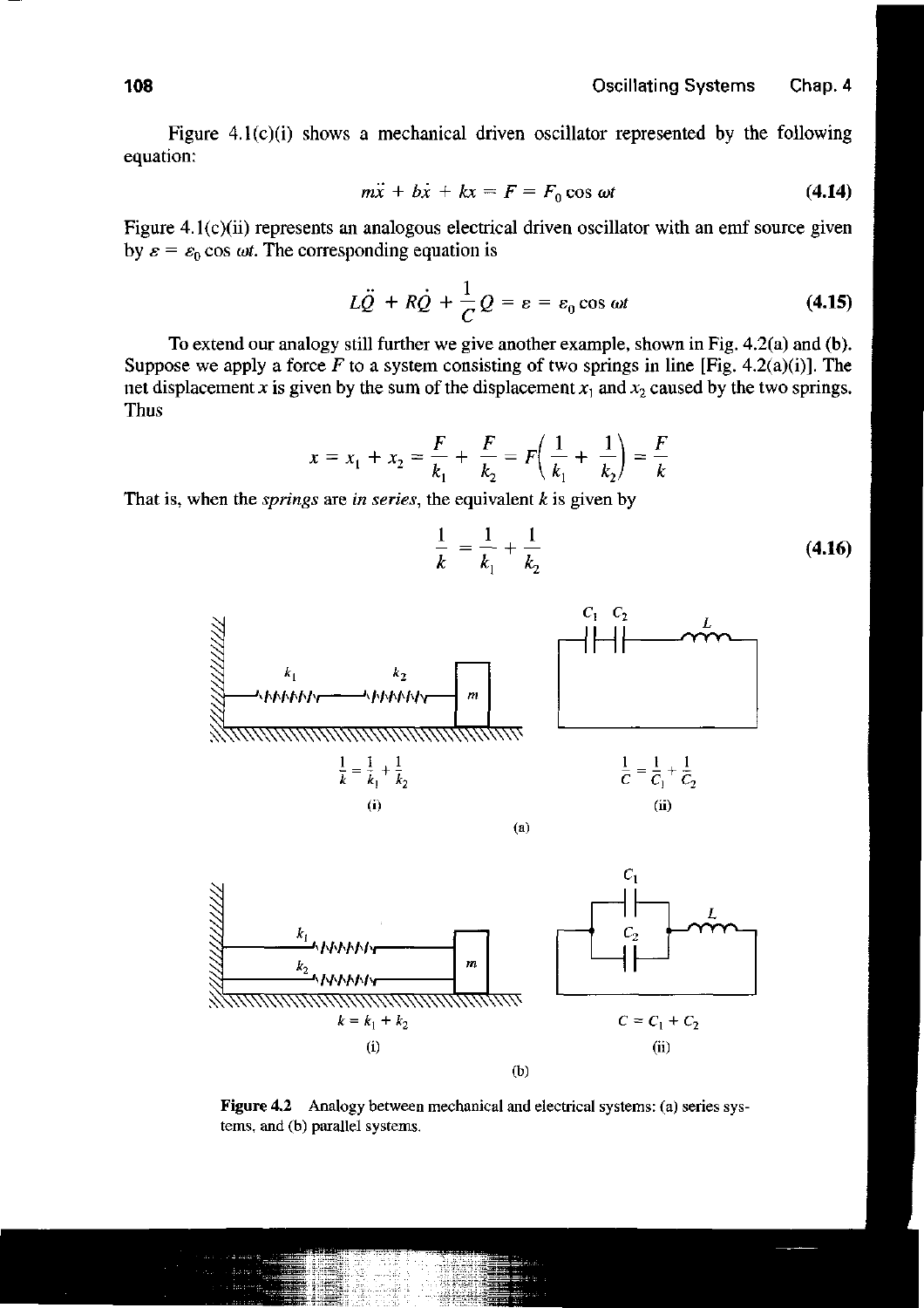When the *springs* are *in parallel* [Fig. 4.2(b)(i)],

$$
k = k_1 + k_2 \tag{4.17}
$$

When the *capacitors* are *in series* [Fig. 4.2(a)(ii)], the equivalent capacitance C is

$$
\frac{1}{C} = \frac{1}{C_1} + \frac{1}{C_2} \tag{4.18}
$$

and when the *capacitors* are *in parallel* [Fig. 4.2(b)(ii)], the equivalent capacitance *C* is given by

$$
C = C_1 + C_2 \tag{4.19}
$$

#### **Energy Considerations**

For a free oscillator the total energy—the sum of the kinetic and potential energy—is always constant as long as there is no damping and is given by

$$
\frac{1}{2}m\dot{x}^2 + \frac{1}{2}kx^2 = \text{constant} \tag{4.20}
$$

Either by analogy with this equation or from Table 4.1, and using Eqs. (4.9) and (4.11), we get

$$
\frac{1}{2}LI^{2} + \frac{1}{2}\frac{Q^{2}}{C} = \left(\frac{Q_{0}^{2}}{2C}\right) = \text{constant}
$$
 (4.21)

 $\frac{1}{2}LI^2$  is the energy stored in an inductor and is equivalent to the mechanical kinetic energy  $\frac{1}{2}mv^2$ ;  $\frac{1}{2}Q^2/C$  is the energy stored in the capacitor and is equivalent to the mechanical potential energy  $\frac{1}{2}kx^2$ .

Let us extend this analogy to a damped oscillator. Starting with Eq. (4.13),

$$
L\ddot{Q} + R\dot{Q} + \frac{1}{C}Q = 0
$$

and multiplying both sides by *Q* yields

Since  $\dot{Q} = I$ , we may write

$$
L\ddot{Q}\dot{Q} + R\dot{Q}^2 + \frac{Q}{C}\dot{Q} = 0
$$
  

$$
\frac{d}{dt}\left(\frac{1}{2}L\dot{Q}^2\right) + \frac{d}{dt}\left(\frac{1}{2}\frac{Q^2}{C}\right) = -R\dot{Q}^2
$$
(4.22)

or

$$
\frac{d}{dt}\left(\frac{1}{2}LI^2 + \frac{1}{2}\frac{Q^2}{C}\right) = -RI^2
$$
\n(4.23)

This equation states that the rate at which the energy is being stored in the inductor and the capacitor is equal to the energy dissipated in the resistor, as it should be. For mechanical systems, Eq. (4.22), after proper substitution, takes the following form:

$$
\frac{d}{dt}\left(\frac{1}{2}m\dot{x}^2 + \frac{1}{2}kx^2\right) = -b\dot{x}^2
$$
\n(4.24)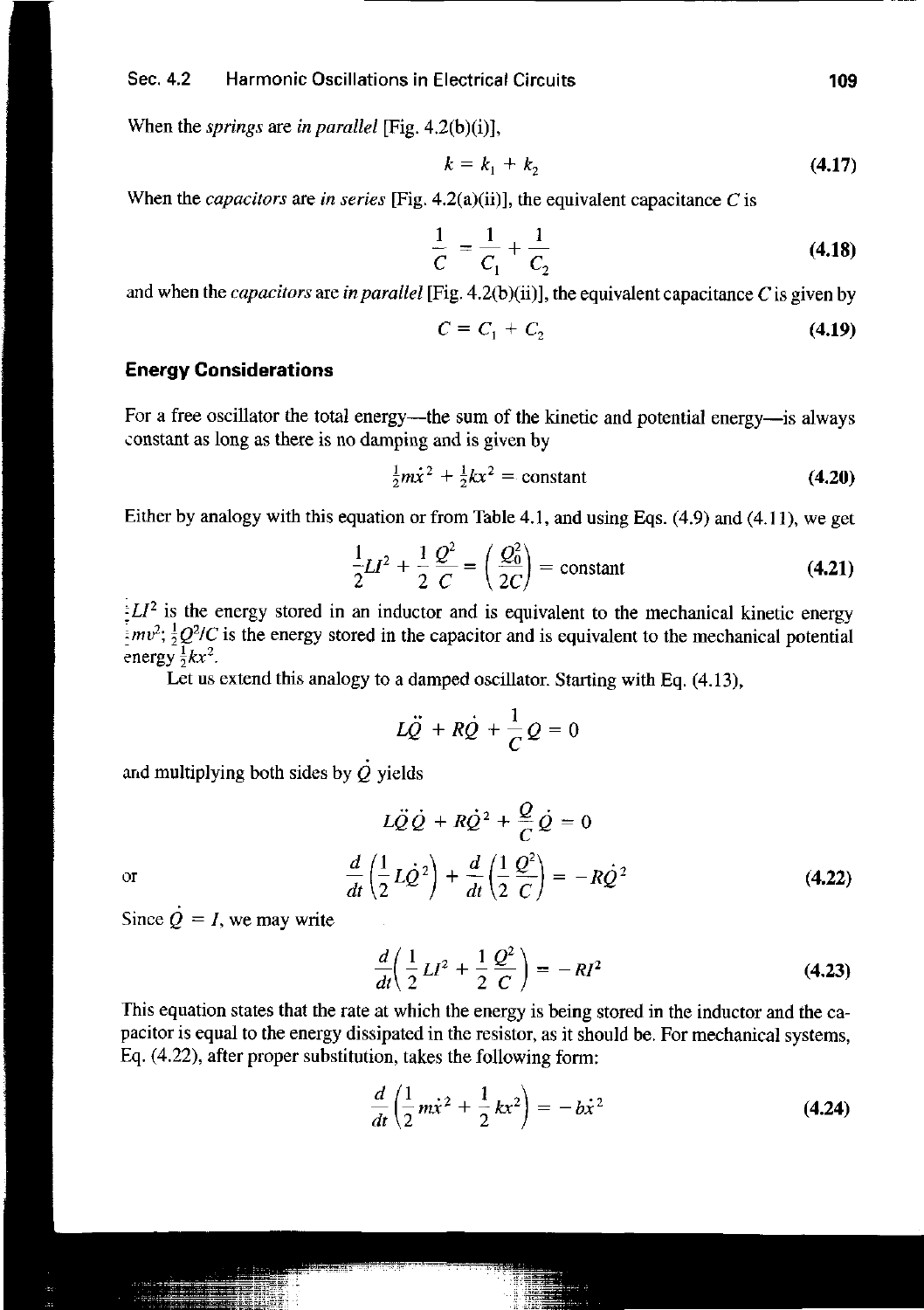The preceding analogy can be further extended to a driven oscillator, getting its solution and then writing an expression for average power dissipation, resonance, and quality factor.

#### **4.3 PRINCIPLE OF SUPERPOSITION AND FOURIER SERIES**

The principle of superposition is used throughout physics. Most students encounter this principle in the following simple form while studying wave motion and optics in general physics.

*Principle of Superposition.* When two or more waves travel simultaneously through a portion of a medium, each wave acts independently as if the other were not present. The resultant displacement at any point is the vector sum of the displacements of the individual waves.

We now extend this principle to the case of harmonic oscillators and to linear operators in general. If  $x_1(t), x_2(2), \ldots$  are the solutions when the forces acting are  $F_1(t), F_2(t), \ldots$ , respectively, then  $x(t) = x_1(t) + x_2(t) + \cdots$  is a solution when the force acting on the system is  $F(t) = F_1(t)$  $f_{2}(t) + \cdots$ . We may further generalize as follows. The second-order linear differential equation describing a forced harmonic oscillator given by

$$
\frac{d^2x}{dt^2} + 2\gamma \frac{dx}{dt} + \omega_0^2 x = F(t) \tag{4.25}
$$

may be written in general form as

$$
\left(\frac{d^2}{dt^2} + a\frac{d}{dt} + b\right)x(t) = F(t) \tag{4.26}
$$

We define a *linear operator, L,* as the quantity in the parentheses on the left; that is,

$$
L = \left(\frac{d^2}{dt^2} + a\frac{d}{dt} + b\right) \tag{4.27}
$$

Thus Eq.  $(4.25)$  or  $(4.26)$  may be written as

$$
Lx(t) = F(t) \tag{4.28}
$$

According to the *superposition principle:*

*If a set of functions x<sub>n</sub>* (*t*),  $n = 1, 2, 3, \ldots$ , *comprises solutions of a linear differential equation*

$$
Lx_n(t) = F_n(t) \tag{4.29}
$$

*then the function*  $x(t)$ *, which is a linear combination of*  $x<sub>n</sub>$  (*t*), that *is*,

$$
x(t) = \sum_{n} C_n x_n(t) \tag{4.30}
$$

*where Cn are constants, satisfies the differential equation*

$$
Lx(t) = F(t) \tag{4.31}
$$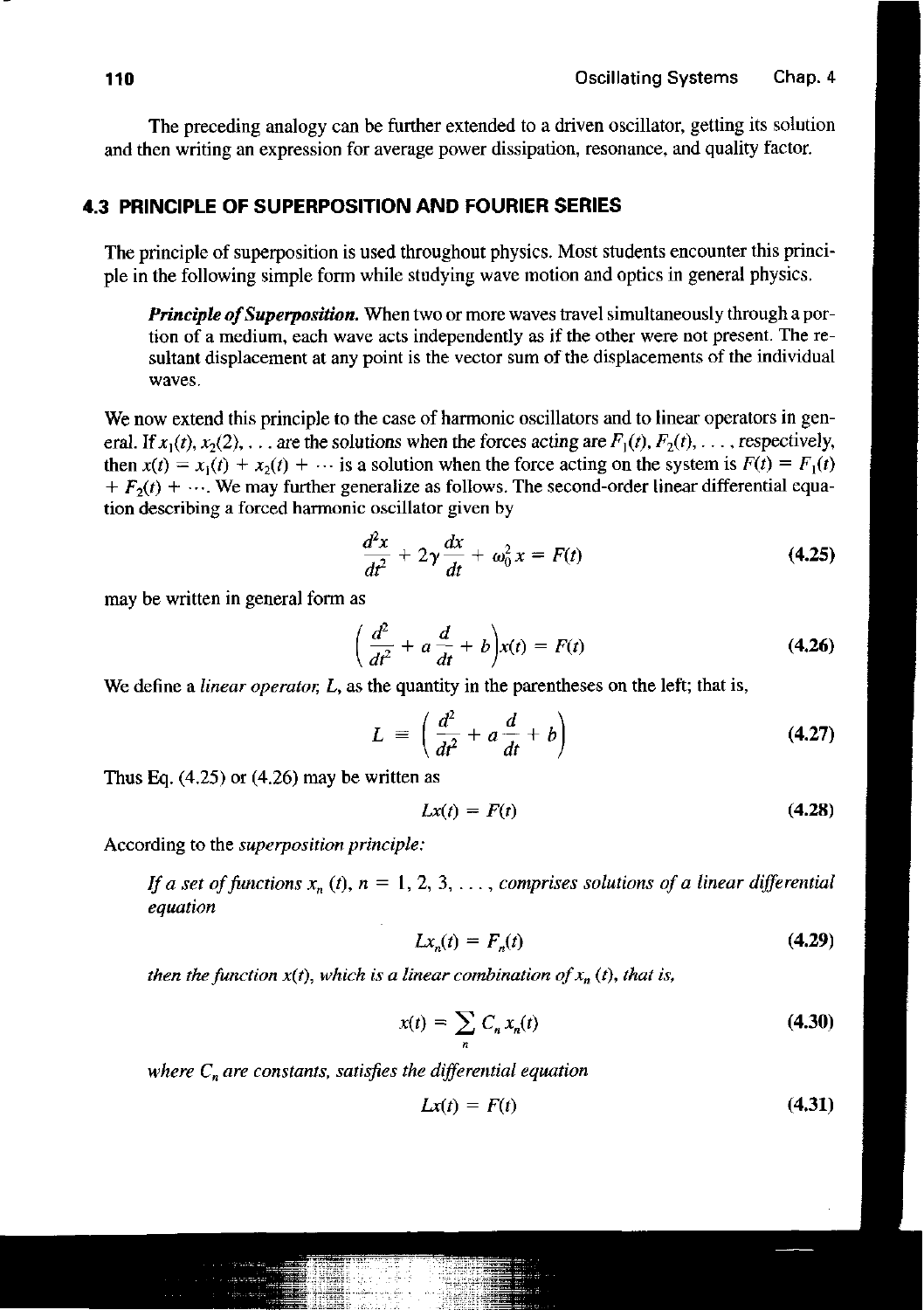#### Sec. 4.3 Principle of Superposition and Fourier Series 111

where

$$
F(t) = \sum_{n} C_n F_n(t) \tag{4.32}
$$

We can prove this statement by substituting Eq.  $(4.30)$  into Eq.  $(4.31)$ ; that is,

$$
Lx(t) = L\bigg[\sum_n C_n x_n(t)\bigg] = \sum_n C_n Lx_n(t) = \sum_n C_n F_n(t) = F(t)
$$

as it should be.<br>Let us apply these results to the general case of the driven harmonic oscillator we have Let us apply these results to the general case of the general case of the driven harmonic denomines of  $\epsilon$ discussed in  $\omega$  discussed in detail. Suppose the individual driving forces  $F_n(t)$  have a harmonic dependence of the form  $\cos(\omega_n t - \theta_n)$ , so that

$$
F(t) = \sum_{n} C_n \cos(\omega_n t - \theta_n)
$$
 (4.33)

When the force was of the form  $F_0 \cos(\omega t + \theta_0)$ , the steady-state solution was given by Eqs.  $(3.99)$  and  $(3.100)$ . Thus for  $F(t)$  given by Eq.  $(4.33)$ , the steady-state solution is

$$
x(t) = \sum_{n} \frac{C_n}{m} \frac{1}{\sqrt{(\omega_0^2 - \omega_n^2)^2 + 4\gamma^2 \omega_n^2}} \cos(\omega_n t - \theta_n - \phi_n)
$$
 (4.34)

where

 $\overline{1}$ 

۱

 $\lambda$ 

ıl

I)

))

I)

$$
\phi_n = \tan^{-1}\left(\frac{2\gamma\omega_n}{\omega_0^2 - \omega_n^2}\right) \tag{4.35}
$$

The general solution is the sum of the transient and the steady state and is given by

$$
x(t) = Ae^{-\gamma t} \cos(\omega_1 t + \theta') + \sum_n \frac{C_n}{m} \frac{\cos(\omega_n t - \theta_n - \phi_n)}{\sqrt{(\omega_0^2 - \omega_n^2)^2 + 4\gamma^2 \omega_n^2}}
$$
(4.36)

where the constants *A* and *6'* are to be determined from initial conditions as usual. Similar results can be obtained if  $F(t)$  has a dependence of the form  $sin(\omega_n t - \theta_n)$ .

With the help of the Fourier theorem we can extend the preceding type of consideration to the case in which the driving force is periodic (but not harmonic) and is a continuous or piecewise continuous function. *F(t)* is a periodic function if it satisfies the condition

$$
F(t+T) = F(t) \tag{4.37}
$$

where  $T = 2\pi/\omega$  is the period of the applied force. According to the **Fourier theorem,** any arbi*trary periodic function, which is continuous or piecewise continuous, having only a finite number of discontinuities over a time period, can be expressed as a sum of harmonic terms.* Thus any function  $F(t)$  that is defined within a time interval  $-T/2 < t < T/2$  [or a function  $F(x)$  within a time interval  $-\pi < x < \pi$ ] can be expressed as a series of sine and cosine terms as

$$
F(t) = \frac{A_0}{2} + A_1 \cos \omega t + A_2 \cos 2\omega t + \dots + A_n \cos n\omega t + \dots
$$
  
+ 
$$
B_1 \sin \omega t + B_2 \sin 2\omega t + \dots + B_n \sin n\omega t + \dots
$$
 (4.38a)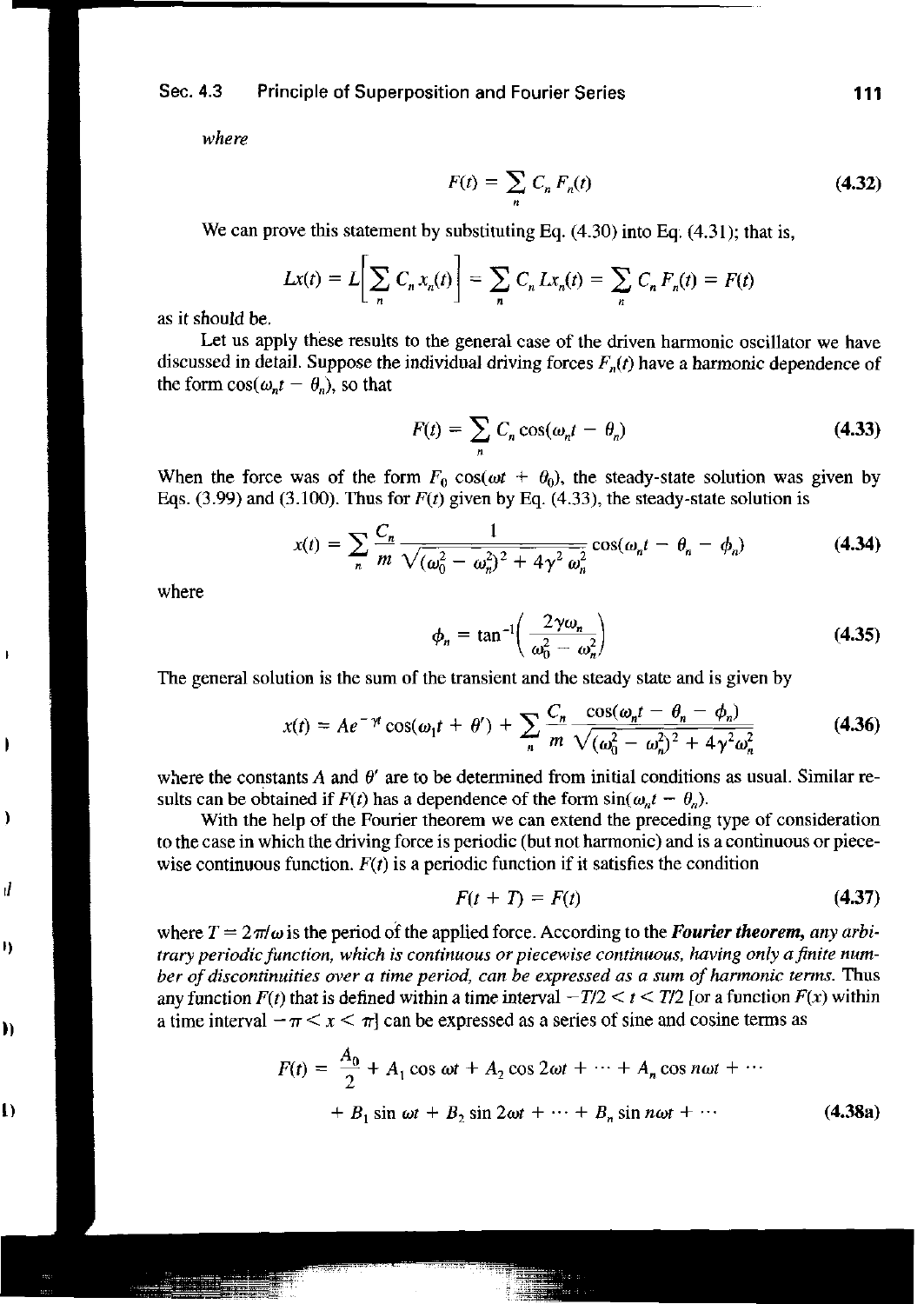where  $A_n$  and  $B_n$  are constants and  $n = 1, 2, 3, \ldots, n, \ldots, \infty$ . Equation (4.38a) may also be written as

$$
F(t) = \frac{A_0}{2} + \sum_{n=1}^{\infty} (A_n \cos n\omega t + B_n \sin n\omega t)
$$
 (4.38b)

The terms in the sum (on the right) form a *Fourier series.* The constants *An* and *Bn* can be evaluated by integration. For example, to evaluate  $A<sub>n</sub>$  we multiply both sides of Eq. (4.38b) by cos *mwt (m* being an integer) and integrate between the limits — 772 and 772:

$$
\int_{-T/2}^{+T/2} F(t) \cos m\omega t \, dt = \frac{A_0}{2} \int_{-T/2}^{+T/2} \cos m\omega t \, dt
$$
  
+ 
$$
\sum_{n=1}^{\infty} \left[ A_n \int \cos n\omega t \cos m\omega t \, dt + B_n \int \sin n\omega t \cos m\omega t \, dt \right]
$$

Since  $m$  and  $n$  are integers, for all values of  $m$  and  $n$ , we obtain

$$
\int_{-T/2}^{+T/2} \cos n\omega t \cos m\omega t \, dt = 0, \quad \text{if } m \neq n \text{ and } = T/2 \text{ if } m = n
$$
  

$$
\int_{-T/2}^{+T/2} \sin n\omega t \cos m\omega t \, dt = 0, \quad \text{for all values of } m \text{ and } n
$$
  

$$
\int_{-T/2}^{+T/2} \cos m\omega t \, dt = 0, \quad \text{if } m \neq 0 \text{ and } = T \text{ if } m = 0
$$

Thus the values of  $A_0$  and  $A_n$  are

$$
A_0 = \frac{2}{T} \int_{-T/2}^{+T/2} F(t) dt
$$
 (4.39a)  

$$
A_n = \frac{2}{T} \int_{-T/2}^{+T/2} F(t) \cos n\omega t dt
$$
 if *n* is an integer (4.39b)

That is, 
$$
n = 1, 2, 3, \ldots
$$
. Similarly multiplying Eq. (4.38b) by sin *most* and integrating, we obtain

$$
B_n = \frac{2}{T} \int_{-T/2}^{+T/2} F(t) \sin n\omega t \, dt \qquad \text{if } n \text{ is an integer} \tag{4.39c}
$$

That is,  $n = 1, 2, 3, \ldots$  If necessary we can replace the integration limits  $-T/2$  (=  $-\pi/\omega$ ) to  $T/2 (= +\pi/\omega)$  by 0 to  $T (=2\pi/\omega)$ .

First one has to determine the appropriate number of terms that must be used in the Fourier series to approximate the arbitrary driving force. This is illustrated in two cases: (1) a rectangular function, and (2) a sawtooth function, as we shall discuss shortly. Once we know the series, each term used in the applied force has a corresponding solution. By adding all these solutions we obtain the general solution of a damped harmonic oscillator driven by an arbitrary force. In actual practice, obtaining solutions by this method is quite tedious, but in some situations it is helpful.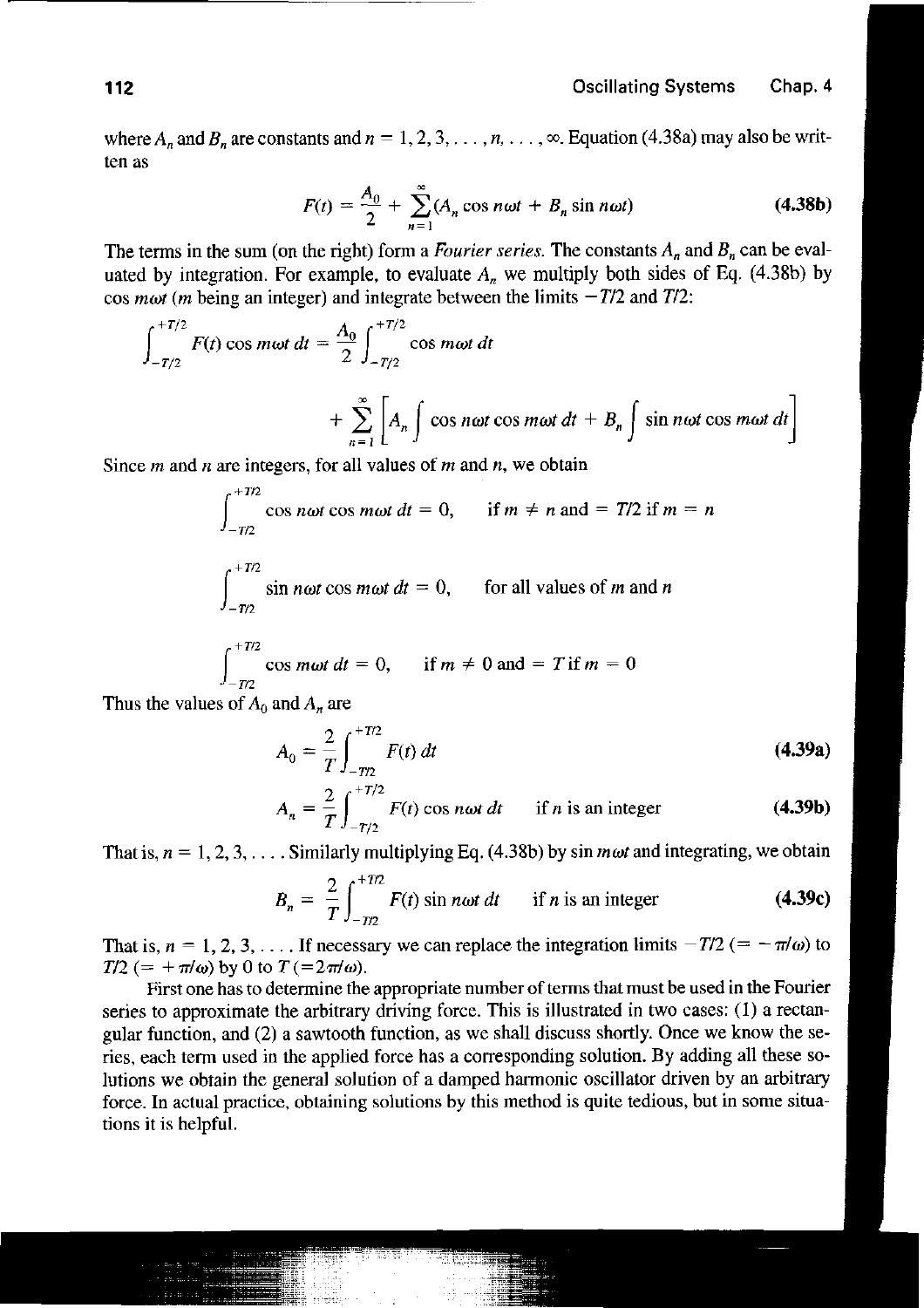$\ket{\ }$ Example 4.1

Consider the function  $F(\theta)$  given by the equations and graphed below. Find a Fourier series expansion of the function F( $\theta$ ), where  $\theta$  (=  $\omega$ ) is a function of time t and angular velocity  $\omega$ .

# **Solution**

Redefine function F( $\theta$ ) in terms of function f( $\theta$ ). Graph f( $\theta$ ) for the different values of  $\theta$  given below.



In order to find the Fourier series expansion that will result in function  $f(\theta)$ , we evaluate the coefficients A0, A, and B by using Eq. (4.39). Let T be the time period. As t changes from  $-T/2$  to  $T/2$ ,  $\theta$  changes from  $-\pi$  to  $\pi$ .

n := 1, 2... 10  
\n
$$
A0 := -\frac{1}{2} \int_{-\pi}^{0} 1 \ d\theta + \frac{1}{2} \int_{0}^{\pi} 1 \ d\theta
$$



$$
A_n := -\frac{1}{2} \int_{-\pi}^0 \cos(n \cdot \theta) d\theta + \frac{1}{2} \int_0^{\pi} \cos(n \cdot \theta) d\theta \qquad B_n := -\frac{1}{2} \int_{-\pi}^0 \sin(n \cdot \theta) d\theta + \frac{1}{2} \int_0^{\pi} \sin(n \cdot \theta) d\theta
$$

 $A0=0$ 

The values of the first two are

$$
A0 = 0 \qquad A_n = 0
$$

For  $B_n$  even terms are 0, hence the expansion series consists only of odd sine terms.

$$
F(\theta) = \frac{2}{1} \cdot \sin(\theta) + \frac{2}{3} \cdot \sin(3\cdot\theta) + \frac{2}{5} \cdot \sin(5\cdot\theta) + \dots
$$

As an example, H11, H12, and H13 represent series using  $n = 1, 2,$  and 3 terms, respectively.

$$
H11_n = \frac{AO}{2} + \frac{2}{1} \cdot \theta_n
$$
  
\n
$$
H12_n = \frac{AO}{2} + \frac{2}{1} \cdot \sin(\theta_n) + \frac{2}{3} \cdot \sin(3 \cdot \theta_n)
$$
  
\n
$$
H13_n = \frac{AO}{2} + \frac{2}{1} \cdot \sin(\theta_n) + \frac{2}{3} \cdot \sin(3 \cdot \theta_n) + \frac{2}{5} \cdot \sin(5 \cdot \theta_n)
$$

| v                                         |                    |
|-------------------------------------------|--------------------|
| Δ<br>'n                                   | B<br>'n            |
| $\bf{0}$                                  |                    |
| $\overline{\mathfrak{o}}$                 | $\frac{2}{0}$      |
| $\overline{0}$                            | 0.667              |
| $\vert 0 \vert$                           | 0                  |
| $\overline{\mathbf{0}}$                   | 0.4                |
| $\overline{0}$                            | 0                  |
| $\overline{15}$<br>$-1.147 \cdot 10^{-7}$ | 0.286              |
| 0                                         | 0                  |
| 0                                         | $\overline{0.222}$ |
| 0                                         | O                  |
|                                           |                    |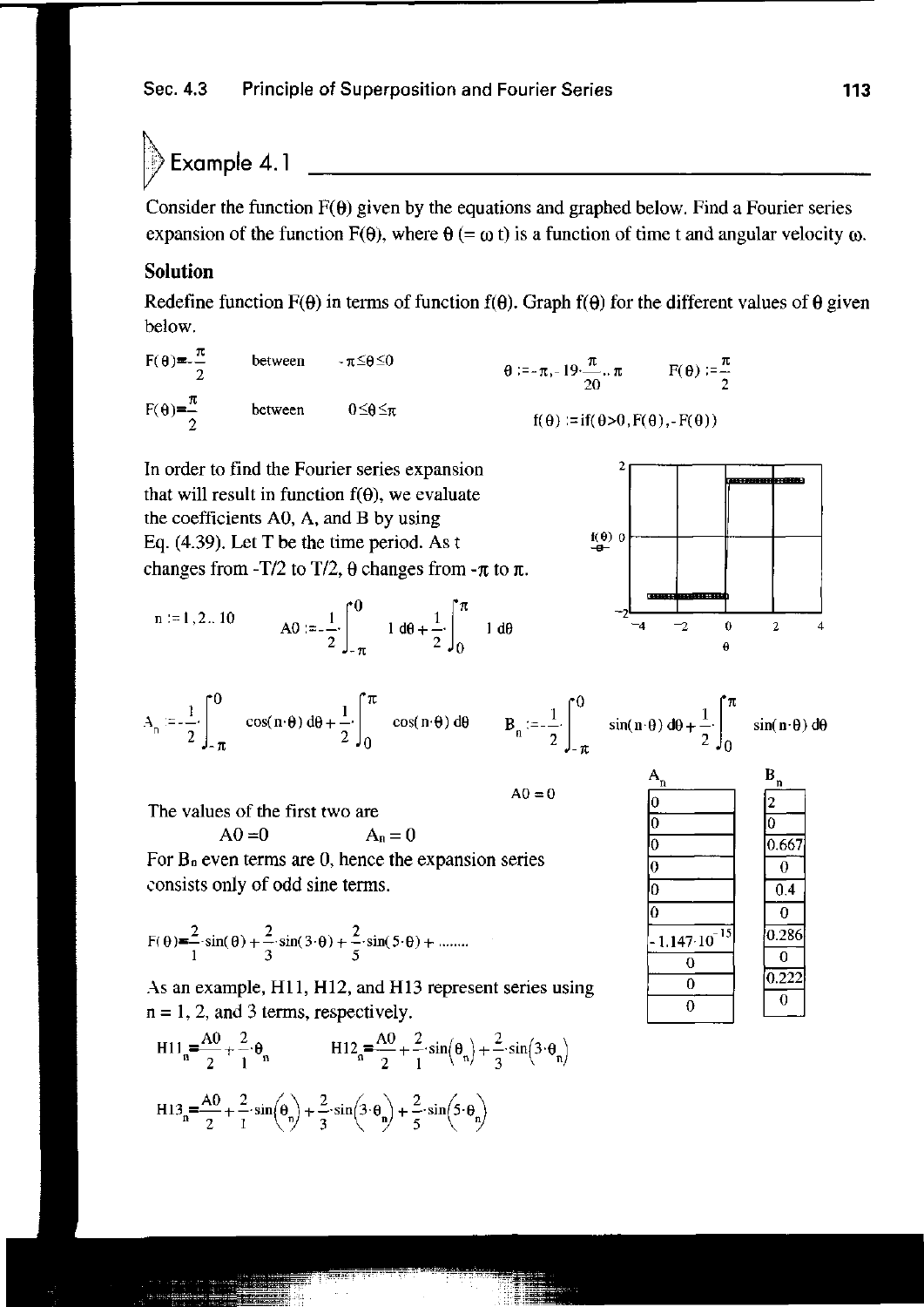Now we change the range number n to the desired value. We plot the functions H (replacing F) using different numbers of terms. HI means 1 term, H3 means three terms, H5 means 5 terms, and so on. It is clear from the graph below that the H function approaches the F function as the number of terms increases. For example, using  $n = 15$  terms, H almost coincides with the  $f(\theta)$  plot. Using more terms will make the graph still closer to the rectangular graph.

n := 0.. 15  
\n
$$
I := 200 \t i := 0.. I \t \theta_i := \frac{1}{20}
$$
\n
$$
H1_i := \frac{A0}{2} + \left[ \sum_{n=1}^{1} (A_n \cdot \cos(n \cdot \theta_i) + B_n \cdot \sin(n \cdot \theta_i)) \right]
$$
\n
$$
H3_i := \frac{A0}{2} + \left[ \sum_{n=1}^{3} (A_n \cdot \cos(n \cdot \theta_i) + B_n \cdot \sin(n \cdot \theta_i)) \right]
$$
\n
$$
H5_i := \frac{A0}{2} + \left[ \sum_{n=1}^{5} (A_n \cdot \cos(n \cdot \theta_i) + B_n \cdot \sin(n \cdot \theta_i)) \right]
$$
\n
$$
H_i := \frac{A0}{2} + \left[ \sum_{n=1}^{10} (A_n \cdot \cos(n \cdot \theta_i) + B_n \cdot \sin(n \cdot \theta_i)) \right]
$$

Fourier Series  $\frac{1}{k}$  /  $\frac{k}{k}$ HI.  *L* H3. 1  $\mathbf{r}$ H5. 0 1  $\frac{H_i}{2}$ **- 1** 0 2 4 6 8 10  $\theta_i$ Angle

- (a) Write H5 in terms of an expansion series.
- (b) How will the graph look if AO is not zero but is constant? Draw the graphs.
- (c) Graph for 30 terms and 50 terms. What results do you expect?
- (d) How will the plot of H versus  $\theta$  differ from H versus t?

**EXERCISE 4.1** Consider the function shown in Fig. Exer. 4.1 in the interval  $-\pi < \theta < \pi$ . Find a Fourier series expansion of this function.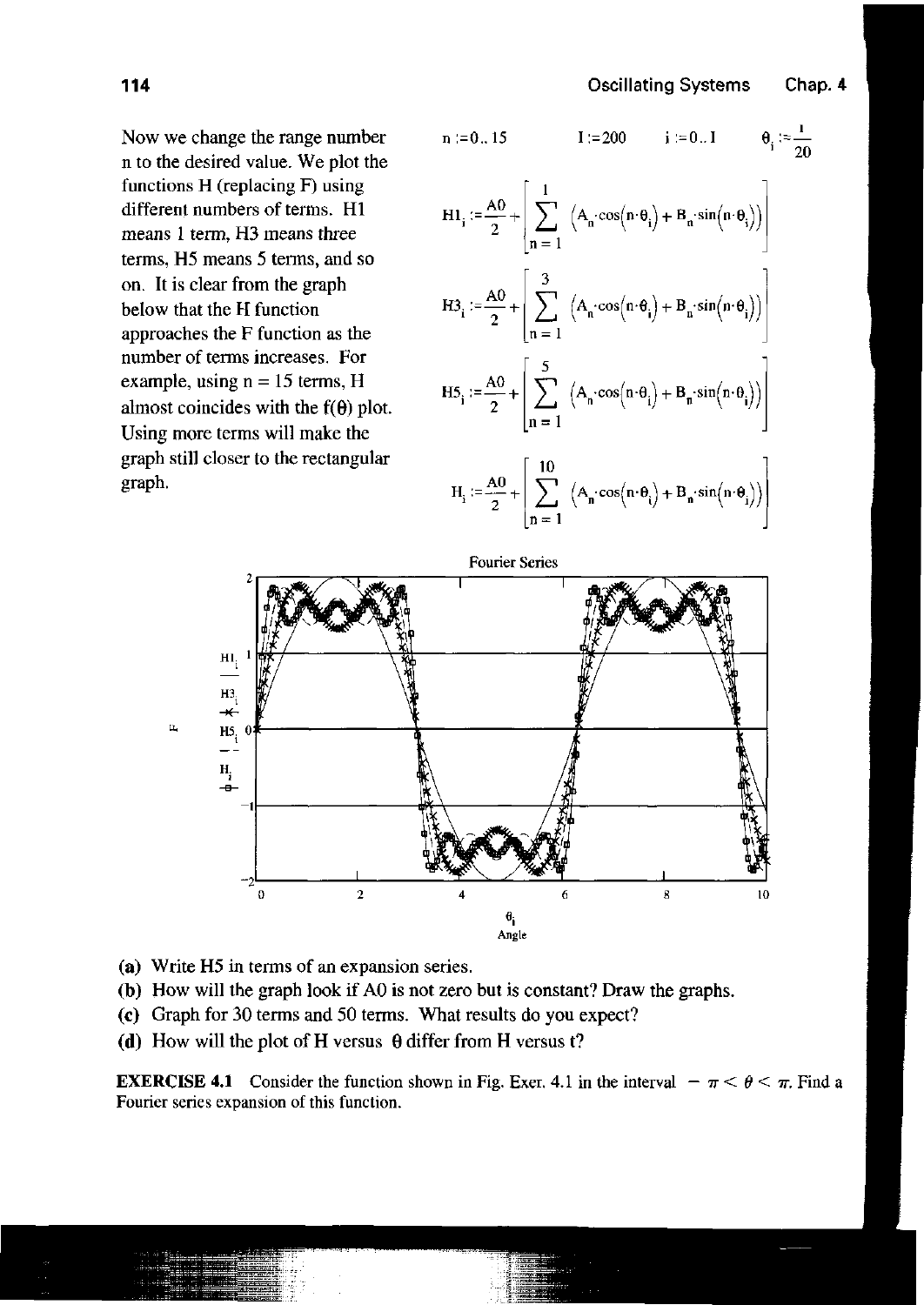#### Sec. 4.4 Harmonic Motion and Green's Function **115**



#### **4.4 HARMONIC MOTION AND GREEN'S FUNCTION**

#### **Impulsive Force**

When a very large force  $F(t)$  acts on a system for a very short interval of time  $\Delta t$ , an *impulse* is said to be imparted to the system. It is the same thing when a force  $F(t)$  applied to a system has a small value for a short interval of  $\Delta t$ , while almost negligible before and after this interval. By applying the impulse-momentum theorem and the superposition principle to the oscillating system, we can arrive at many interesting and useful results. According to the *impulse-momentum theorem,*

$$
p_f - p_i = F \Delta t = \int F dt
$$
 (4.40a)

or

$$
\Delta p = F \, \Delta t \tag{4.40b}
$$

$$
\Delta v = \frac{F}{m} \Delta t \tag{4.40c}
$$

and

We consider the application of this to several situations.

*Case* (*i*) An *Oscillator Initially at Rest*: To start, let us assume that we are dealing with an undamped oscillator at rest; that is,  $x = 0$  and  $\dot{x} = 0$ . At time  $t = t_0$  an impulse is given to the oscillator so that its velocity right after the impulse is  $v_0$ . Thus from Eq. (4.40b),

$$
\Delta p = m v_0 = F \, \Delta t \tag{4.41a}
$$

$$
v_0 = \frac{F}{m} \Delta t \tag{4.41b}
$$

or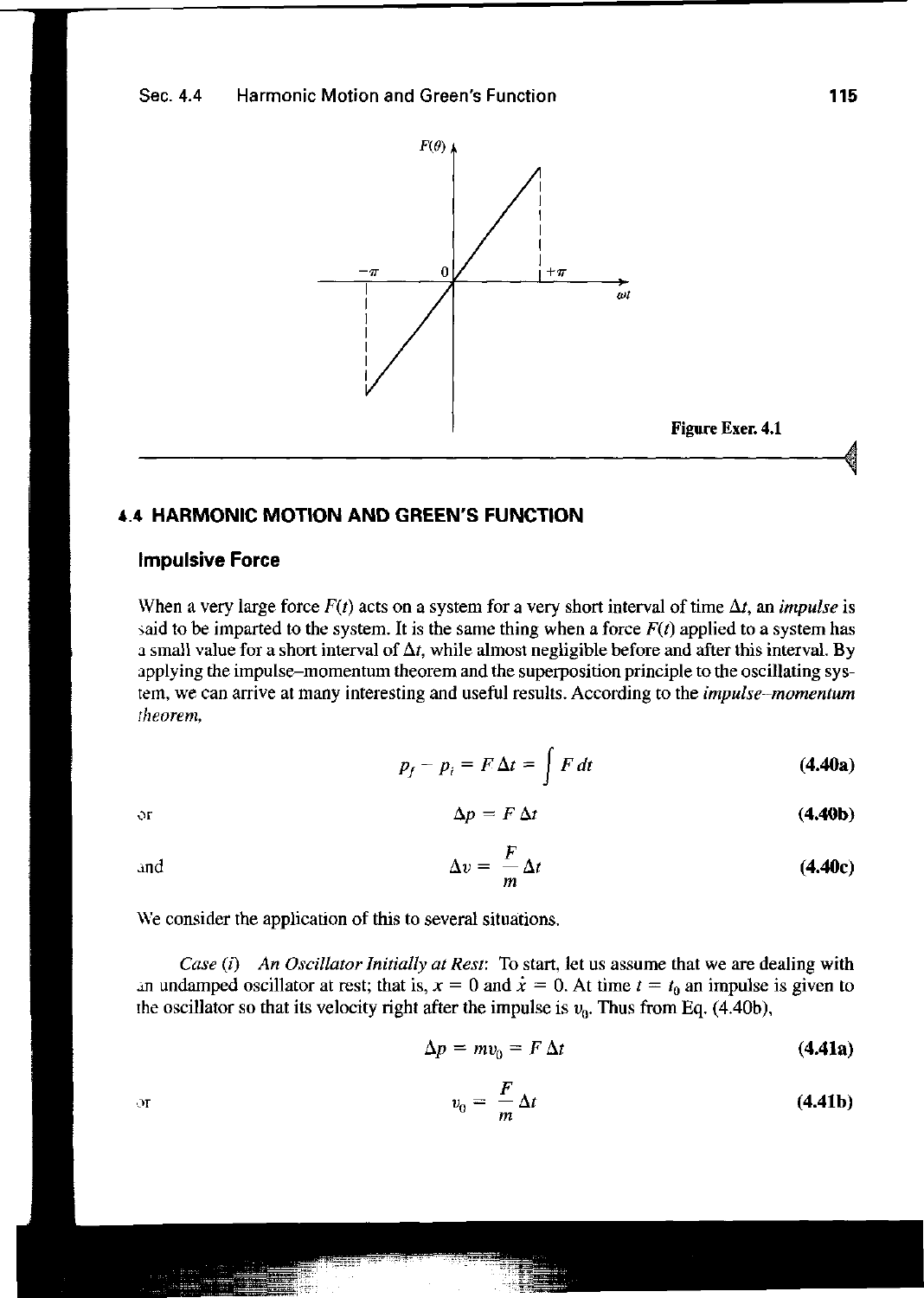(4.43)

Since at  $t = t_0$ ,  $x = 0$  the displacement x of an undamped oscillator is

$$
x = A \sin[\omega_0(t - t_0)] \tag{4.42a}
$$

where *A* is to be determined from initial conditions. (Note that we have neglected any short displacement that may result during a short interval  $\Delta t$  when the force is applied.) Differentiating Eq. (4.42a) and substituting  $\dot{x} = v_0$  when  $t = t_0$ , we get

 $v_0$   $F \Delta t$   $\Delta p$ 

 $m\omega_0$   $m\omega_0$ 

$$
\dot{x} = \omega_0 A \cos[\omega_0(t - t_0)]
$$
\n
$$
v_0 = \omega_0 A
$$
\n(4.42b)

and

Therefore,

Thus the general solution is

$$
x(t) = \begin{vmatrix} 0, & \text{for } t \leq t_0 \\ F \Delta t & \text{sin}[\omega_0(t - t_0)], & \text{for } t \geq t_0 \end{vmatrix} \tag{4.44}
$$

This procedure can be easily extended to the case of damped harmonic oscillators at rest, for which

$$
x = Ae^{-\gamma(t-t_0)}\sin[\omega_1(t-t_0)]\tag{4.45}
$$

and the final solution after the impulse has been applied is

$$
x(t) = \frac{\int_{0}^{t} \Delta t}{m\omega_{1}} e^{-\gamma(t-t_{0})} \sin[\omega_{1}(t-t_{0})], \quad \text{for } t \geq t_{0}
$$
 (4.46)

*Case (ii) An Oscillator Initially Not at Rest:* Once again let us start with an undamped oscillator, but this time initially it has a displacement  $x_0$  and velocity  $v_0$ . Thus, starting with

$$
x = B \cos \omega_0 t + C \sin \omega_0 t \tag{4.47}
$$

and applying the initial conditions at  $t = t_0$ ,  $x = x_0$ , and  $\dot{x} = v_0$ , we get

$$
x = x_0 \cos \omega_0 (t - t_0) + \frac{v_0}{\omega_0} \sin \omega_0 (t - t_0)
$$
 (4.48)

Let us now apply a force  $F(t)$  at  $t = t_0$  for short interval  $\Delta t$ . According to the impulse-momentum theorem,

$$
\Delta p = F \, \Delta t \qquad \text{or} \qquad \Delta v = F \, \frac{\Delta t}{m} \tag{4.49}
$$

where  $\Delta v$  is a small additional velocity given to the system, which already has some velocity  $v_0$ at time  $t_0$ . The additional displacement resulting from the impulse may be calculated as if  $\Delta v$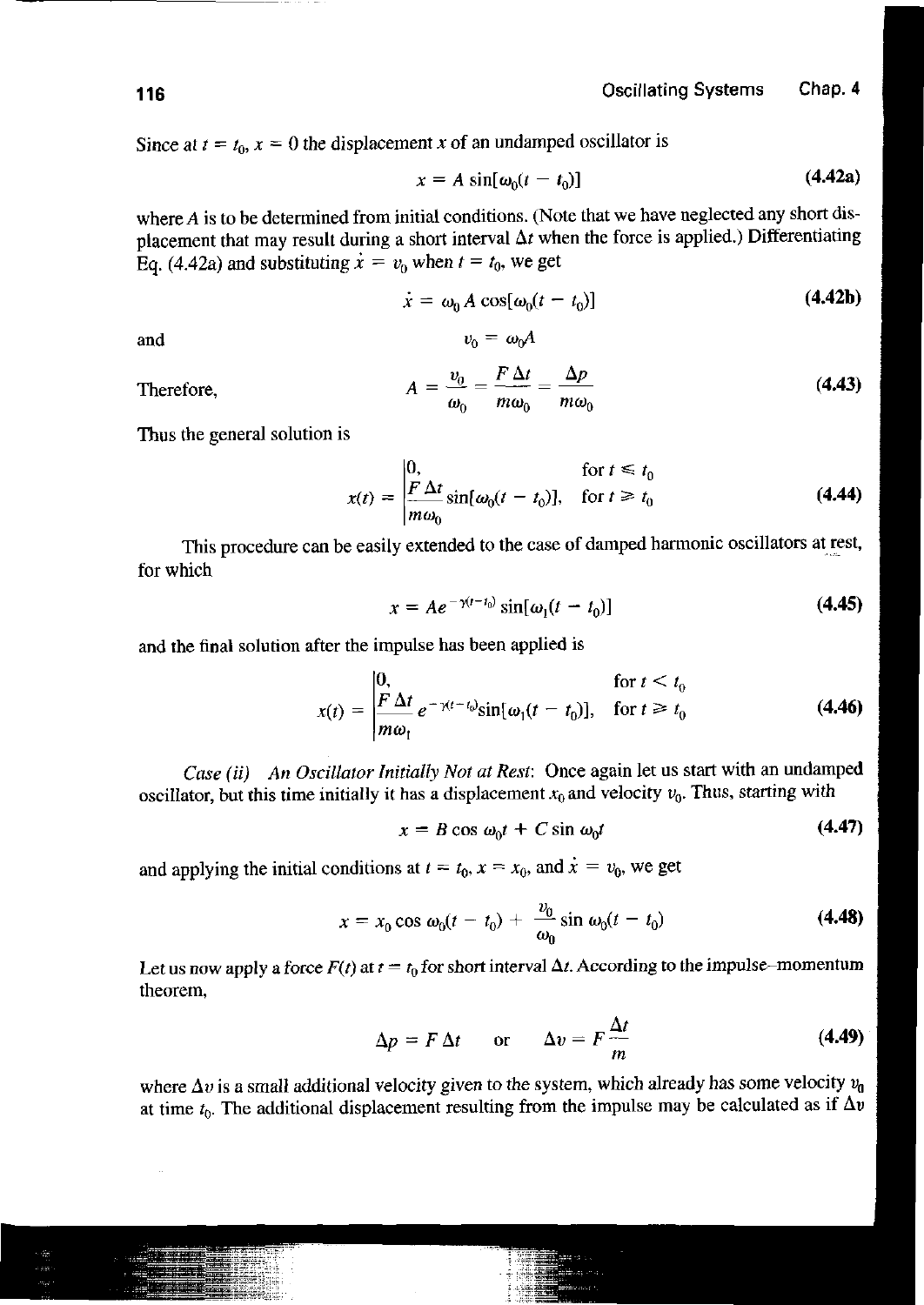### Sec. 4.4 Harmonic Motion and Green's Function 117

were the initial velocity; that is, by replacing  $v_0$  in Eq. (4.48) by  $\Delta v$  given by Eq. (4.49), we get the additional displacement  $x<sub>1</sub>$  to be

$$
x_1 = \frac{F \Delta t}{m \omega_0} \sin \omega_0 (t - t_0) \tag{4.50}
$$

Thus the total displacement is the sum of  $x$  and  $x<sub>1</sub>$  given by Eqs. (4.48) and (4.50):

$$
x(t) = x_0 \cos \omega_0 (t - t_0) + \frac{v_0}{\omega_0} \sin \omega_0 (t - t_0) + \frac{F \Delta t}{m \omega_0} \sin \omega_0 (t - t_0)
$$
 (4.51)

We can extend this treatment to the case of a damped harmonic oscillator that at  $t = t_0$  has  $x = x_0$  and  $\dot{x} = v_0$ , while an impulse is given at  $t = t_0$ . (See Problem 4.23.) Before the impulse the motion is described by

$$
x = e^{-\gamma t} [B \cos \omega_1 t + C \sin \omega_1 t]
$$
 (4.52)

After the impulse the motion is described by

$$
xt = e^{-\gamma(t-t_0)}\left(x_0 \cos \omega_1(t-t_0) + \frac{\omega_0}{\omega_1} \sin \omega_1(t-t_0)\right) + \frac{F \Delta t}{m \omega_1} e^{-\gamma(t-t_0)} \sin[\omega_1(t-t_0)] \quad (4.53)
$$

#### **Continuous Arbitrary Force and Green's Function**

As long as we are considering a linear oscillator, we can extend the application of the impulsemomentum theorem to the case of an arbitrary force function. The solution is based on the method developed by George Green. According to *Green's method, an arbitrary force function F{ t) can be thought of as a series of impulses, each acting for a short interval of time At and de-Avering an impulse*  $F(t) \Delta t$ *,* as shown in Fig. 4.3. Thus

$$
F(t) = \sum_{n = -\infty}^{n = +\infty} F_n(t)
$$
\n(4.54)

where

$$
F_n(t) = F(t_n), \quad \text{if } t_n < t < t_{n+1} = 0, \quad \text{if } t < 0 \text{ or } t > t_{n+1}
$$
 (4.55)

and  $t = n \Delta t$ . It is clear from Fig. 4.3 that if  $\Delta t \rightarrow 0$ , the sum of the series of impulses  $\sum F_n(t)$ approaches  $F(t)$ . If the system is linear, we can always apply the principle of superposition. This allows us to write the inhomogeneous part of the differential equation as the sum of the individual impulses. That is, for

$$
m\ddot{x} + b\dot{x} + kx = \sum F_n(t) \tag{4.56}
$$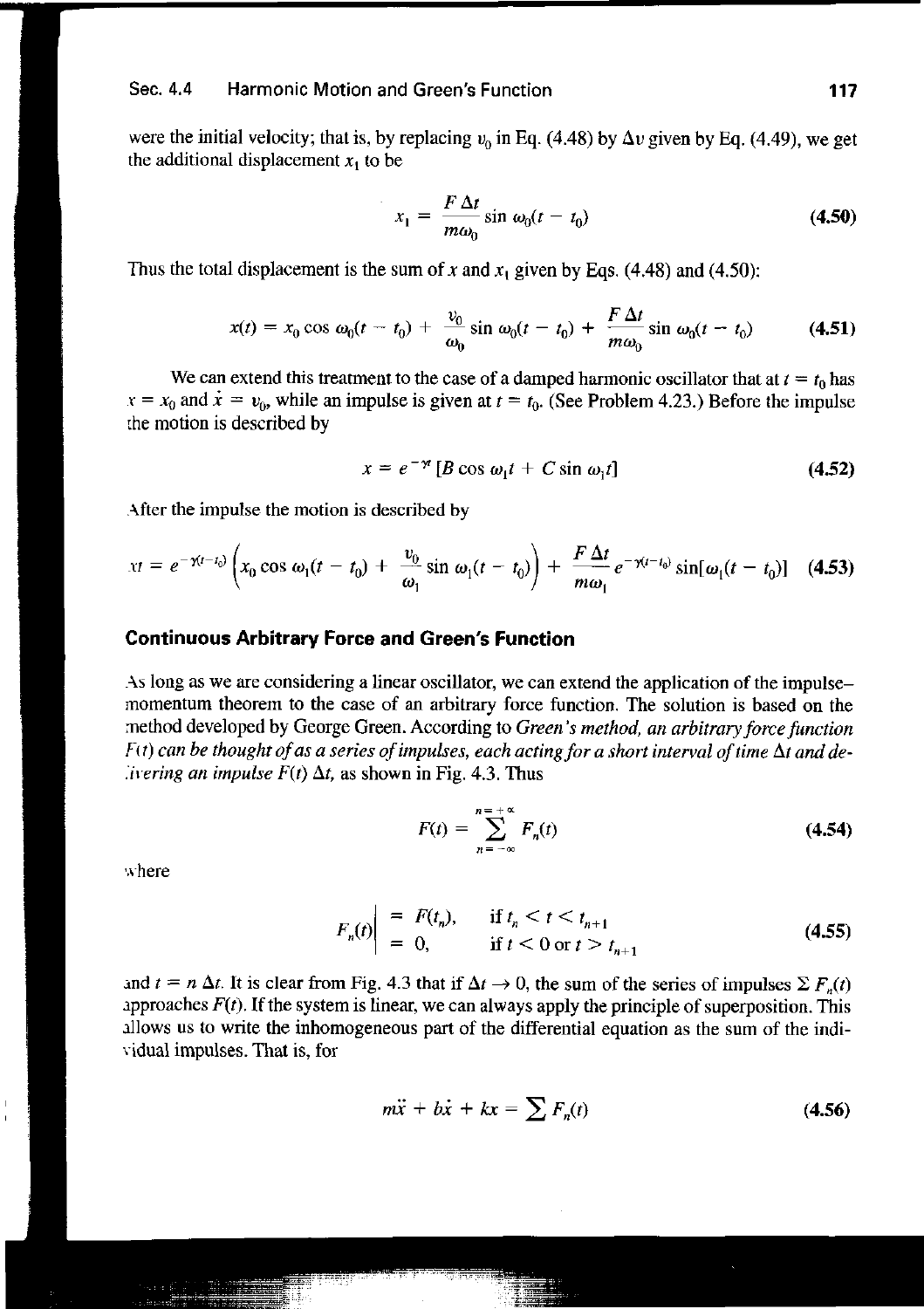

**Figure 4.3** Arbitrary force function as a sum of a series of impulses.

the general steady-state solution is the sum of the individual solutions resulting from each *Fn(t).* The individual solutions are of the type given by Eq. (4.46) for a single impulse. Thus the steadystate solution of Eq. (4.56) is

$$
x(t) = \sum_{n=-\infty}^{N} \frac{F(t_n) \Delta t}{m \omega_1} e^{-\gamma (t-t_n)} \sin[\omega_1 (t-t_n)] \qquad (4.57)
$$

which includes all solutions up to and including the Mh impulse. We can replace the summation by integration when  $\Delta t \rightarrow 0$  and  $t_n = t'$ . That is,

$$
x(t) = \int_{-\infty}^{t} \frac{F(t')}{m\omega_1} e^{-\gamma(t-t')} \sin[\omega_1(t-t')] dt'
$$
 (4.58)

We define *Green's function G(t, t')* as

$$
G(t, t') = \frac{e^{-\gamma(t-t')}}{m\omega_1} \sin[\omega_1(t-t')], \quad \text{for } t \geq t'
$$
  
= 0, \quad \text{for } t < t' \quad (4.59)

Thus, in terms of Green's function, we may write the steady-state solution [Eq. (4.58)] as

$$
x(t) = \int_{-\infty}^{t} F(t')G(t, t') dt'
$$
 (4.60)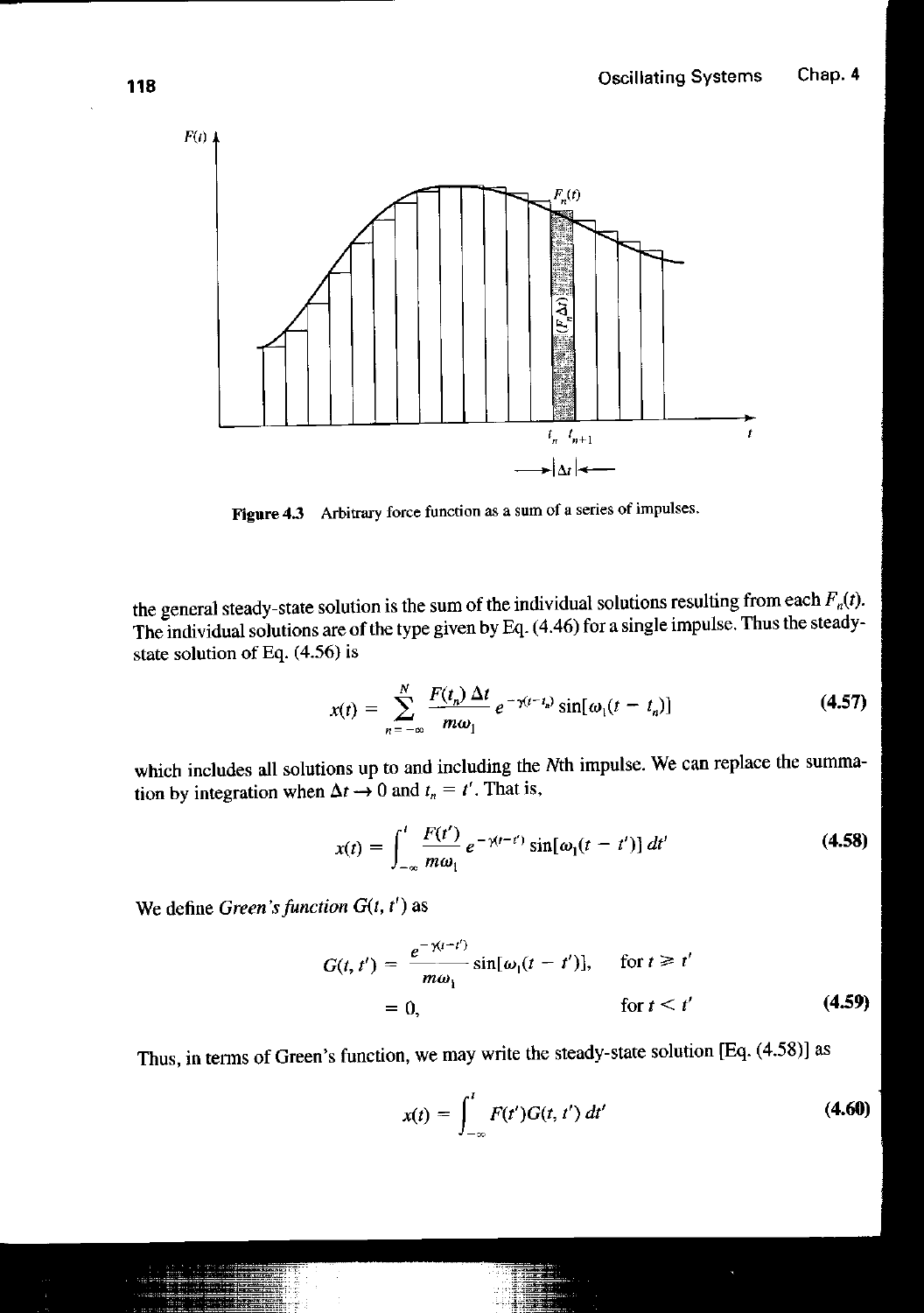# Sec. 4.4 Harmonic Motion and Green's Function 119

The main advantage of this method is that the solution is already adjusted for initial conditions; for example, in this case it is for a damped oscillator that is initially at rest at the equilibrium position. We must add the transient solution to the steady-state solution [Eq. (4.60)] to obtain a complete solution. For different initial conditions, solutions may be obtained by the same procedure. (See Problems 4.24 and 4.25.)

 $\geqslant$  Example 4.2

A damped oscillator is acted on by the force function below. Using Green's function, graph the response function as well as the applied force.

 $F(t) = 0$  if  $t < 0$   $F(t) = F_0 \exp(-\gamma t) \sin(\omega t)$  if  $t > 0$ 

#### **Solution**

Let us assume the values of the different variables are

The acting force  $F(t)$  may be written as (This means that if  $t < 0$ ,  $F(t)$  is zero; otherwise graph the third term in ( ).)

Using Eq. (4.59), the corresponding Green's  $G(t,t') := \int_0^t t < 0,0,0,0$ . function may be written as

$$
x_{i} := \int_{0}^{t_{i}} F(t) \cdot G(t_{i}, t) dt
$$

The resulting displacement x is given by

The graphs of x and F versus t are as shown.

How do you explain the variation in x with time from the nature of the applied force?



i:=0.. 100  $t_i:=\frac{1}{5}$  F0:=10  $\gamma$ :=.2

 $-\gamma(t-t)$ 

•sin(co-t)

 $\omega := 2$   $\omega_1 := 1$   $M := .5$ 

 $F(t) := if(t<0,0,F0 \cdot e^{-\gamma t} \cdot sin(\omega \cdot t))$ 

**EXERCISE 4.2** Repeat the above example for the case in which the sine term in the force function is replaced by a cosine term. What difference do you observe in the two graphs?

.60)

59)

ŋ. ¥÷

7)

12

58)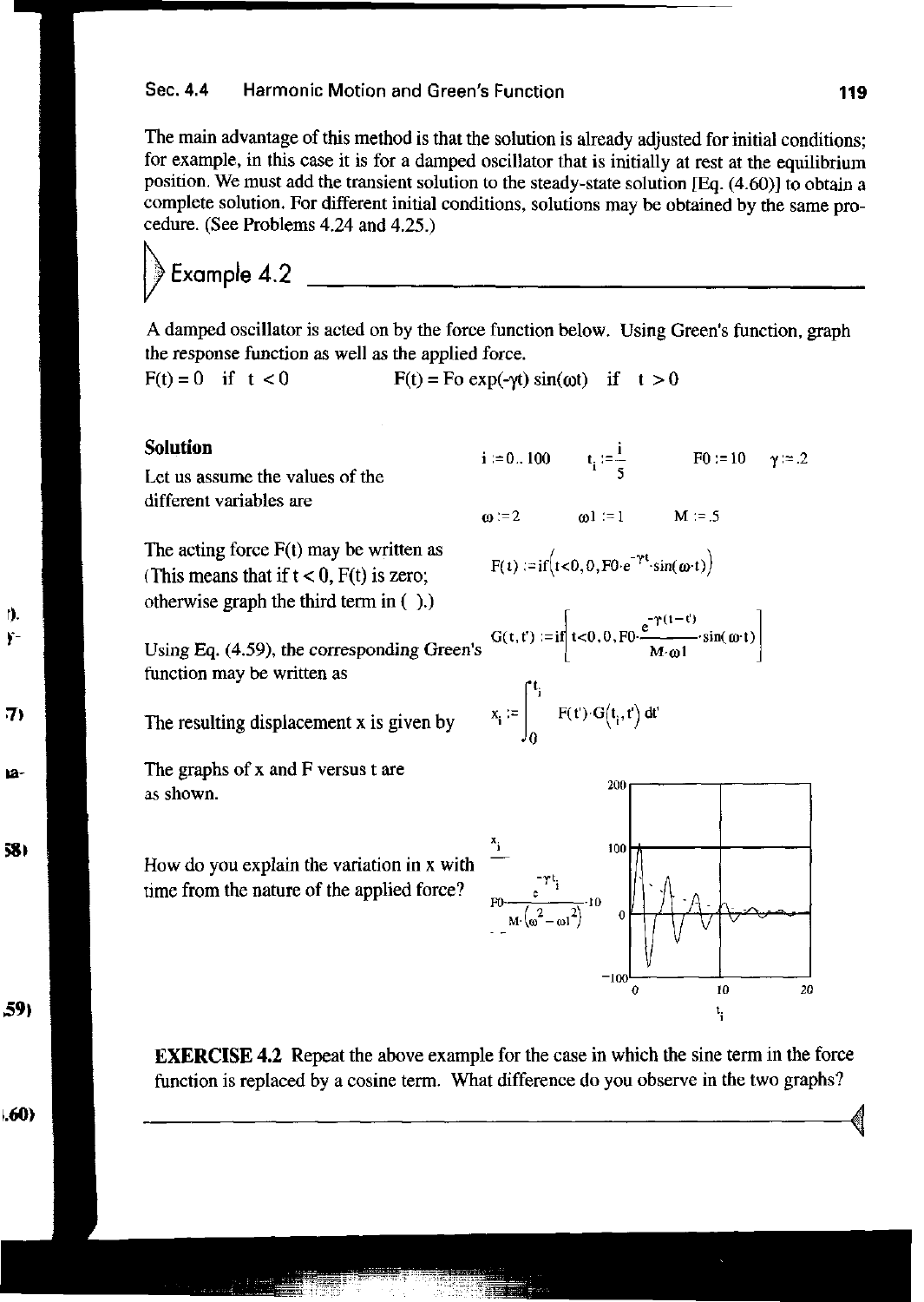Example 4.3

Consider a damped harmonic oscillator that is suddenly acted on at *t =* 0 by a decaying force

$$
F(t) = F_0 e^{-kt}, \quad t > 0
$$

<u> 1980 - Johann John Stone, mars eta biztanleria (</u>

Find the general solution by using Green's function. (A typical example of such a force is the decay voltage on a capacitor.)

#### **Solution**

Since

$$
F(t) = F(t') = F_0 e^{-kt'} \tag{1}
$$

using Green's function, Eq. (4.59), the general solution, Eq. (4.60) is

$$
x(t) = \int_0^t F(t')G(t, t') dt' = \frac{1}{m\omega_1} \int_0^t F_0 e^{-kt'} e^{-\gamma(t-t')} \sin[\omega_1(t - t')] dt'
$$
 (ii)

If we substitute

$$
y = \omega_1(t - t'), \quad dy = -\omega_1 dt', \quad \text{or} \quad dt' = -\frac{dy}{\omega_1} \tag{iii}
$$

then the limits change from  $0 \to t$  to  $\omega_1 t \to 0$ . Therefore,

$$
x(t) = \frac{F_0}{m\omega_1^2} \int_0^{\omega_1 t} e^{-kt} e^{(k-\gamma)\gamma/\omega_1} \sin y \, dy \tag{iv}
$$

In order to plot x versus t, we first solve this equation for x. Solving for xt and simplifying, the resulting equation is

$$
x = \frac{F0}{m \cdot \omega^2} \int_{0}^{\omega^2 t} e^{-kt} e^{\frac{k-\gamma}{\omega^2}} sin(y) dy
$$

$$
x_t = F0 \cdot \frac{(\omega 1 \cdot \cos(\omega 1 \cdot t) - \sin(\omega 1 \cdot t) \cdot k + \sin(\omega 1 \cdot t) \cdot \gamma)}{\left[\mathrm{m} \cdot \left[\omega 1 \cdot \left(k^2 - 2 \cdot k \cdot \gamma + \gamma^2 + \omega 1^2\right)\right]\right]} \cdot \exp(-t \cdot \gamma) + F0 \cdot \frac{\exp(-k \cdot t)}{\left[\mathrm{m} \cdot \left(k^2 - 2 \cdot k \cdot \gamma + \gamma^2 + \omega 1^2\right)\right]}
$$

Using  $\omega$ 1 and A given below, x can be written as

$$
\omega \mathbf{1} = \sqrt{\omega \omega^2 - \gamma^2} \qquad A = \frac{\frac{F0}{m}}{(k - \gamma)^2 + \omega \mathbf{1}^2} \qquad x_i = A \cdot \left[ e^{-k \cdot t} - e^{-\gamma t} \cdot \left( \cos(\omega t \cdot t) - \frac{k - \gamma}{\omega} \cdot \sin(\omega t \cdot t) \right) \right] \qquad (v)
$$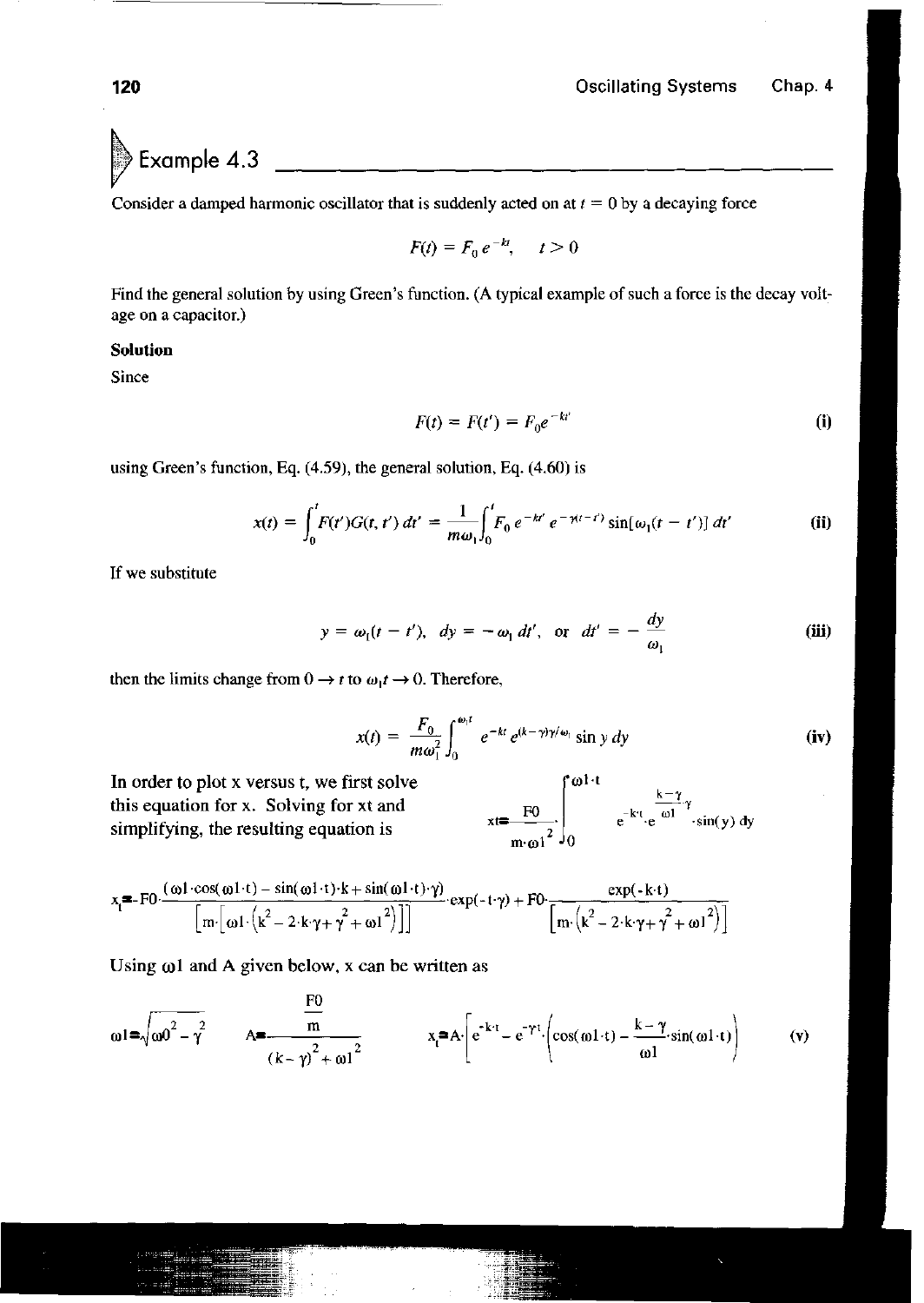#### Sec. 4.4 Harmonic Motion and Green's Function 121 121

H

D



Below we graph x versus t for 30 values of t and for 3 values of the damping constant *y.*

$$
N:=30 \qquad \qquad t:=0.. \,N \qquad \, n:=1.. \,3 \quad \ \, k:=.4 \qquad \quad F0:=100 \qquad \ \, m:=.5
$$

- (a) If  $k \ge \gamma$  and both are small compared to  $\omega_0$ ,  $[\omega_1 = (\omega_0^2 \gamma^2)^{1/2}]$  the term  $e^{-kt}$  has an effect only for a short time in the beginning.
- (b) When  $k = \gamma$  and both are small compared to  $\omega_0$ , Eq. (v) takes the form

$$
x(t) = \frac{F_0}{m\omega_1^2} e^{-\gamma t} (1 - \cos \omega_1 t)
$$
 (vi)

This means that the response function is still oscillatory, but with an exponentially decaying amplitude, as shown.

(c) If  $k \ll \gamma$ , the forcing function  $F(t)$  given by Eq. (i) takes over the oscillatory motion; that is, the amplitude of the oscillations starts decaying exponentially after an initial increase over a short interval of time, as shown.

**EXERCISE 4.3** Discuss the example if the decaying force at  $t = 0$  is  $F(t) = -kt^2$ .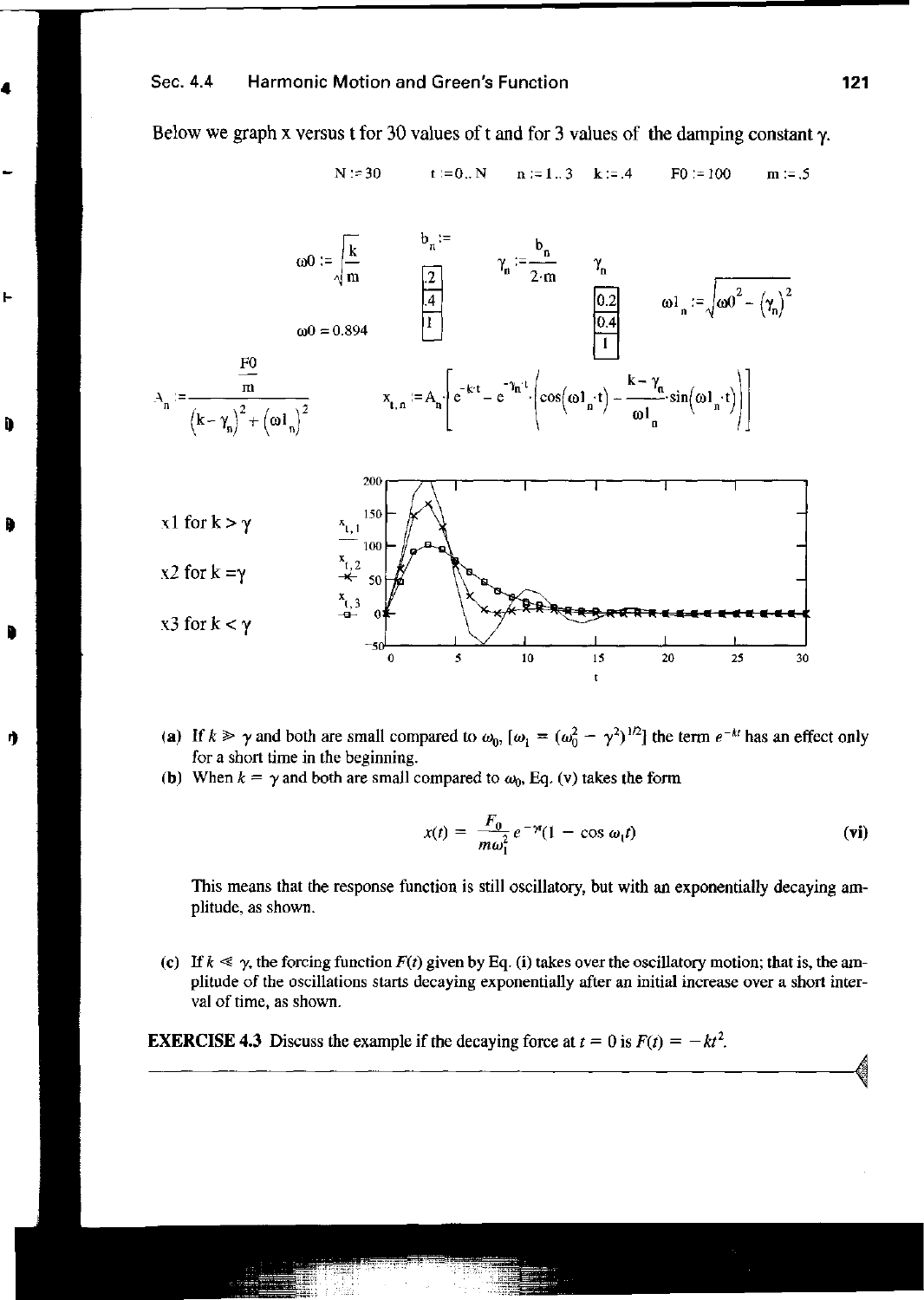# **4.5 NONLINEAR OSCILLATING SYSTEMS**

*Before starting with this section, it will be worthwhile to review Section 3.2, where we explained* the difference between linear and nonlinear systems. We have already seen that linear systems (systems in which the force is negatively proportional to the displacement) lead to harmonic oscillations (oscillations of one frequency). The condition imposed was that the motion must be limited to a small region near the equilibrium point.

Let us now consider systems in which the motion is not restricted and hence the restoring force is not proportional to the displacement. In general,

$$
m\ddot{x} + F(x) = 0 \tag{4.61}
$$

where  $F(x)$  is the restoring force and is no longer linear. If damping is present, we shall have another free function  $G(x)$ , which may also be nonlinear. One outstanding characteristic of a nonlinear system is that, unlike linear systems, the time period of nonlinear systems, in general, depends on the amplitude. (There are several good textbooks on nonlinear mechanics; we simply introduce the subject here.)

Consider a system displaced to a position x from its equilibrium position  $x<sub>0</sub>$  and under a force  $F(x)$ . Let us expand  $F(x)$  in a Taylor series about  $x_0$ ; that is,

$$
F(x) = F(x_0) + \left(\frac{dF}{dx}\right)_{x_0} (x - x_0) + \frac{1}{2} \left(\frac{d^2F}{dx^2}\right)_{x_0} (x - x_0)^2 + \frac{1}{6} \left(\frac{d^3F}{dx^3}\right)_{x_0} (x - x_0)^3 + \cdots
$$
 (4.62)

where  $F(x_0) = 0$  because  $x_0$  is the equilibrium point. Let  $x_0 = 0$  be the origin. Define

$$
\left(\frac{dF}{dx}\right)_0 = k_1, \quad \frac{1}{2}\left(\frac{d^2F}{dx^2}\right)_0 = k_2, \quad \frac{1}{6}\left(\frac{d^3F}{dx^3}\right)_0 = k_3, \quad \dots \tag{4.63}
$$

and write Eq. (4.62) as

$$
F(x) = k_1 x + k_2 x^2 + k_3 x^3 + \cdots
$$
 (4.64)

We need not carry higher terms. If we consider only those forces that lead to stable equilibrium for symmetrical systems, the even terms must vanish; that is,  $k_2 = k_4 = \cdots = 0$  and

$$
F(x) = k_1 x + k_3 x^3
$$
 (4.65)

This force is *symmetrical* about the equilibrium  $x = 0$ ; that is, the magnitude of the force exerted on the system is the same for x and  $-x$ . If we set  $k_1 = -k$ , where k is positive, and  $k_3 =$ *— e,* we get

$$
F(x) = -kx - \epsilon x^3 \tag{4.66}
$$

Remember, if  $\epsilon > 0$  the system is *hard* and if  $\epsilon < 0$  the system is *soft*. For this force, the corresponding symmetrical potential is given by (force  $F = -dV/dx$ )

$$
V(x) = \frac{1}{2} kx^2 + \frac{1}{4} \epsilon x^4
$$
 (4.67)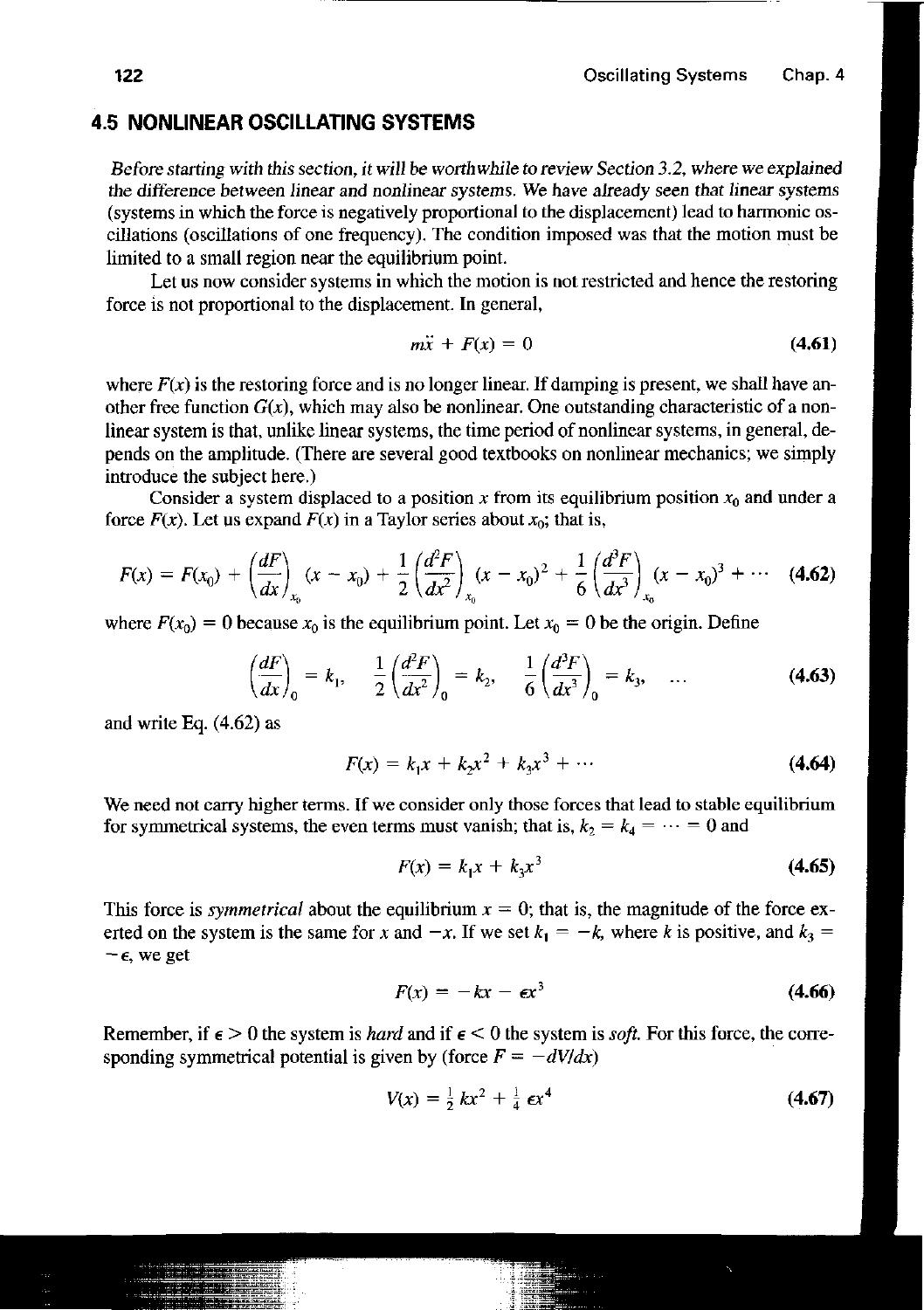#### Sec. 4.5 Nonlinear Oscillating Systems **123**

On the other hand, if the system is asymmetrical, the force, from Eq. (4.64), after substituting  $k_1 = -k$ ,  $k_2 = -\lambda$  and setting  $k_3 = 0$ , is

$$
F(x) = -kx - \lambda x^2 \tag{4.68}
$$

Hence the *asymmetrical potential* is

È

ţ

ľ

)

ŋ

D

D

i)

к- $\equiv$ 

í)

Ņ.

D

$$
V(x) = \frac{1}{2} kx^2 + \frac{1}{3} \lambda x^3
$$
 (4.69)

We shall now discuss some situations dealing with symmetrical and asymmetrical potentials.

#### **Symmetrical Nonlinear System**

Consider a mass *m* which is suspended between two identical strings (or springs), as shown in Fig. 4.4(a). The strings are elastic with a force constant  $k_0$  and tied to points A and B. When this system is in position  $AOB$  it is in equilibrium and the tension in each string is  $S_0$  as shown. Let us now displace the mass *m* horizontally through a distance *x,* as shown in Fig. 4.4(b). The change in length of each string is  $(l - l_0)$ ; hence the restoring force is  $k_0(l - l_0)$ . The tension S in each string when it is in the displaced position is

$$
S = S_0 + k_0 (l - l_0) \tag{4.70}
$$

We resolve *S* into components. The vertical components cancel each other, while the sum of the horizontal components is —25 sin *6.* Thus the motion of the mass *m* is described by the equation

$$
m\ddot{x} = -2S\sin\theta\tag{4.71}
$$



**Figure 4.4** A mass *m* tied to two strings (or springs) constitutes a symmetrical nonlinear system: (a) in equilibrium, and (b) in a displaced position.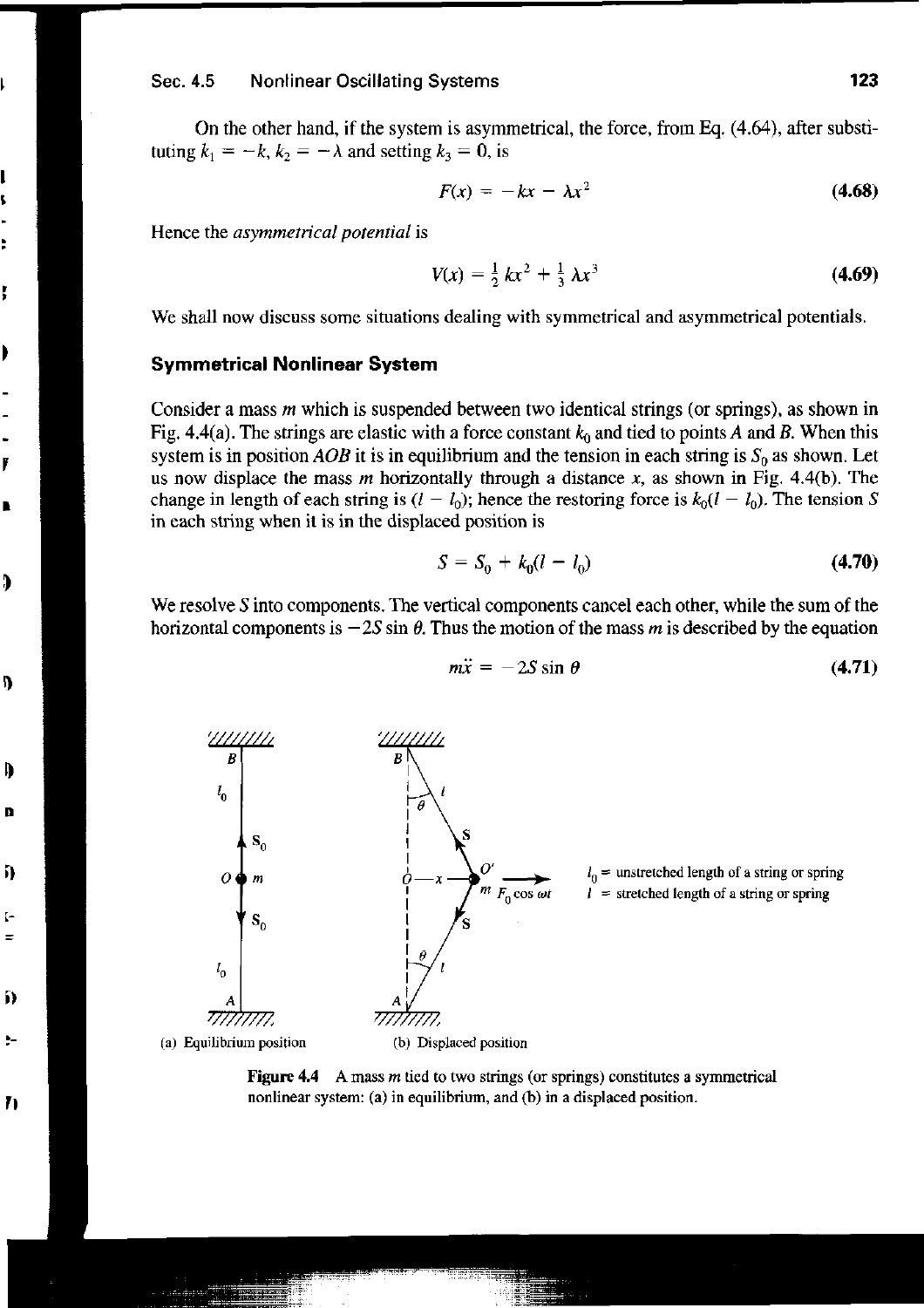Remember that we have assumed no damping and also no driving force. (Later we shall apply the force  $F_0$  cos  $\omega t$  and again solve the problem.) From Eqs. (4.70) and (4.71), we obtain

$$
m\ddot{x} = -2[S_0 + k_0(l - l_0)]\sin\theta
$$
 (4.72)

From Fig. 4.4(b), we can calculate the values for  $l$  and sin  $\theta$  to be

$$
l = (l_0^2 + x^2)^{1/2} = l_0 \left(1 + \frac{x^2}{l_0^2}\right)^{1/2}
$$
 (4.73a)

and

$$
\sin \theta = \frac{x}{l} = x(l_0^2 + x^2)^{-1/2} = \frac{x}{l_0} \left( 1 + \frac{x^2}{l_0^2} \right)^{-1/2}
$$
 (4.73b)

Substituting in Eq. (4.72) yields

$$
m\ddot{x} = -2\bigg[S_0 + k_0l_0\bigg\{\bigg(1 + \frac{x^2}{l_0^2}\bigg)^{1/2} - 1\bigg\}\bigg]\frac{x}{l_0}\bigg(1 + \frac{x^2}{l_0^2}\bigg)^{-1/2} \qquad (4.74)
$$

Since  $x^2/l_0^2$  is a small quantity, we can use the binomial theorem to expand

$$
\left(1 + \frac{x^2}{l_0^2}\right)^{\pm 1/2} = 1 \pm \frac{1}{2} \frac{x^2}{l_0^2} + \cdots
$$

Substituting these in Eq.  $(4.74)$ , we get  $(d$ ropping the  $x^5$  term)

$$
m\ddot{x} = -\frac{2S_0}{l_0}x - \left(\frac{k_0}{l_0^2} - \frac{S_0}{l_0^3}\right)x^3
$$
 (4.75)

Let

$$
\frac{2S_0}{l_0} = k \quad \text{and} \quad \left(\frac{k_0 l_0 - S_0}{l_0^3}\right) = \epsilon \tag{4.76}
$$

Hence we can write Eq. (4.75) as

$$
m\ddot{x} = -kx - \epsilon x^3 \tag{4.77}
$$

which is the required equation representing a nonlinear system. Note that  $\epsilon$  is a small quantity that is positive for a hard spring and negative for a soft spring. Let us assume that the approximate solution of Eq. (4.77) is still sinusoidal as in the linear systems. This should be approximately true because  $\epsilon$  is a small quantity. Hence,

$$
x = A \cos \omega t \tag{4.78}
$$

Substituting for  $x = x_1$  and  $x^3 = x_1^3$  in the right side of Eq. (4.77), we get a new equation in  $x_1$ ; that is,

$$
m\ddot{x}_1 = -kA\cos\omega t - \epsilon A^3\cos^3\omega t \qquad (4.79)
$$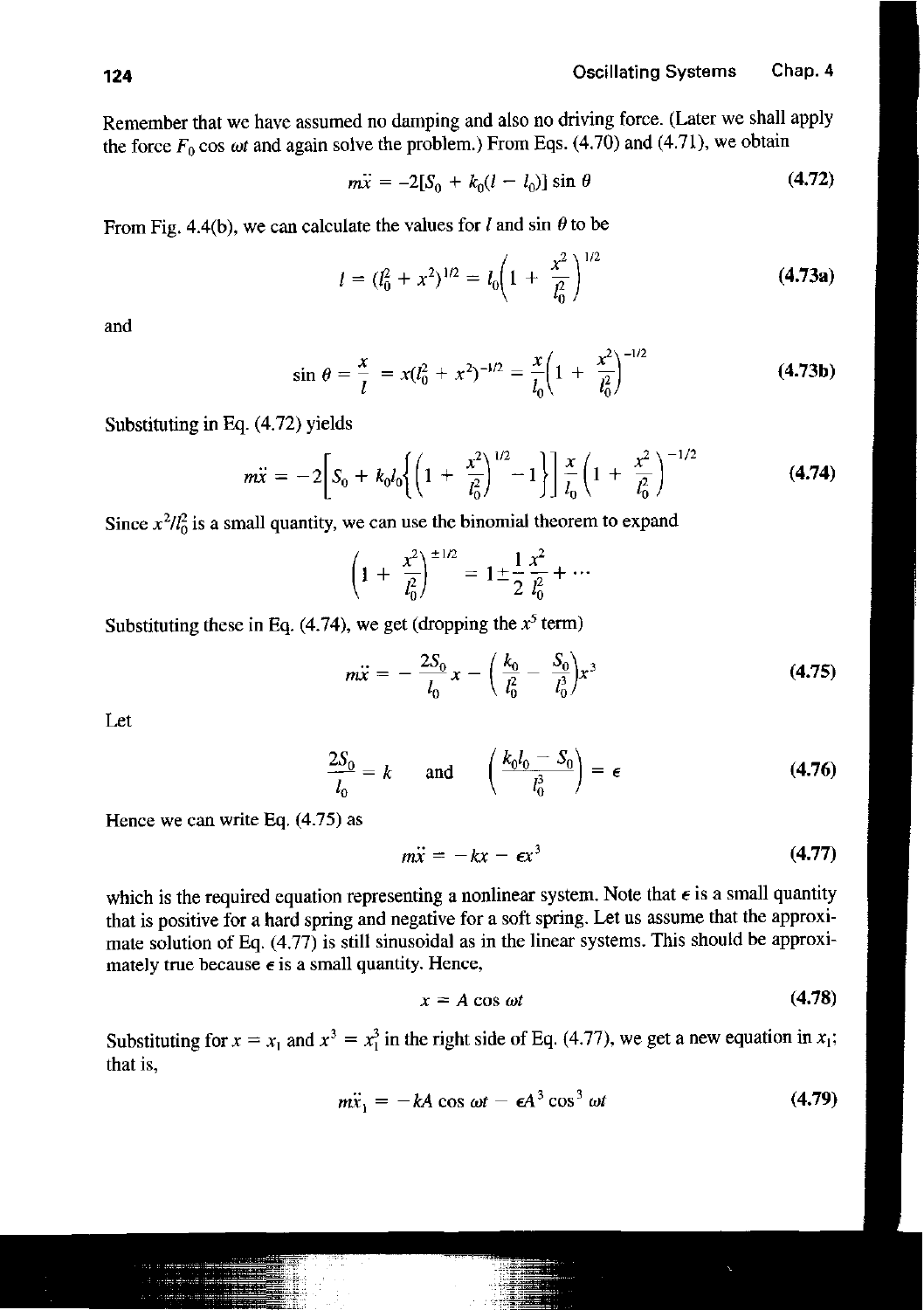#### Sec. 4.5 Nonlinear Oscillating Systems **125**

Substituting

ıĮ۷

 $\mathbf{2}$ 

'nэ

b)

 $(4)$ 

 $15<sub>1</sub>$ 

16)

IJ۱

ity χixi-

781

 $\mathbf{X}_{1}$ .

**79)** 

$$
\cos^3 \omega t = \frac{1}{4}(3 \cos \omega t + \cos 3\omega t)
$$

in Eq. (4.79) and rearranging,

$$
m\ddot{x}_1 = -(kA + \frac{3}{4}\epsilon A^3)\cos \omega t - \frac{1}{4}\epsilon A^3\cos 3\omega t \qquad (4.80)
$$

which on integration (assuming the integration constants to be zero) gives the required solution:

$$
x_1 = \frac{1}{m\omega^2} \left( kA + \frac{3}{4} \epsilon A^3 \right) \cos \omega t + \frac{\epsilon A^3}{36\omega^2} \cos 3\omega t \tag{4.81}
$$

This is the solution for a first-order approximation.

To find the relation between  $\omega$  and A we can make use of the assumption that  $\epsilon$  is small. Thus, substituting a first-order approximation  $x = x_1 = A \cos \omega t$  given by Eq. (4.78) in Eq. (4.81) and dropping the last term, or by comparing terms (the second term on the right is zero), we get

$$
\omega^2 = \frac{k}{m} + \frac{3}{4} \frac{\epsilon}{m} A^2 \tag{4.82}
$$

which indicates that the natural frequency  $\omega$  and hence the period  $T = 2\pi/\omega$  are functions of the amplitude A. The quantity  $\omega^2$  increases or decreases from  $\omega_0^2$  by an amount  $(3\epsilon/4m)A^2$  depending on the magnitude and the sign of  $\epsilon$ .

If there were an external driving force  $F = F_0 \cos \omega t$  acting on the system, as shown in Fig. 4.4(b), Eq. (4.77) would take the form

$$
m\ddot{x} = -kx - \epsilon x^3 + F_0 \cos \omega t \tag{4.83}
$$

Following exactly the outlined procedure, we obtain the following solution (see Problem 4.26):

$$
x_1 = \frac{1}{m\omega^2} \left( kA + \frac{3}{4} \epsilon A^3 - \frac{F_0}{m} \right) \cos \omega t + \frac{\epsilon A^3}{36\omega^2} \cos 3\omega t \tag{4.84}
$$

We shall not carry on with the discussion of resonances in this case; although they do occur, they are quite different from those discussed in linear systems.

#### **Asymmetrical Nonlinear System**

According to Eqs. (4.68) and (4.69), the asymmetric force and potential representing such a nonlinear system are

$$
F(x) = -kx - \lambda x^2 \tag{4.68}
$$

$$
V(x) = \frac{1}{2}kx^2 + \frac{1}{3}\lambda x^3
$$
 (4.69)

The differential equation describing such a system without damping is

$$
m\ddot{x} + kx + \lambda x^2 = 0 \tag{4.85}
$$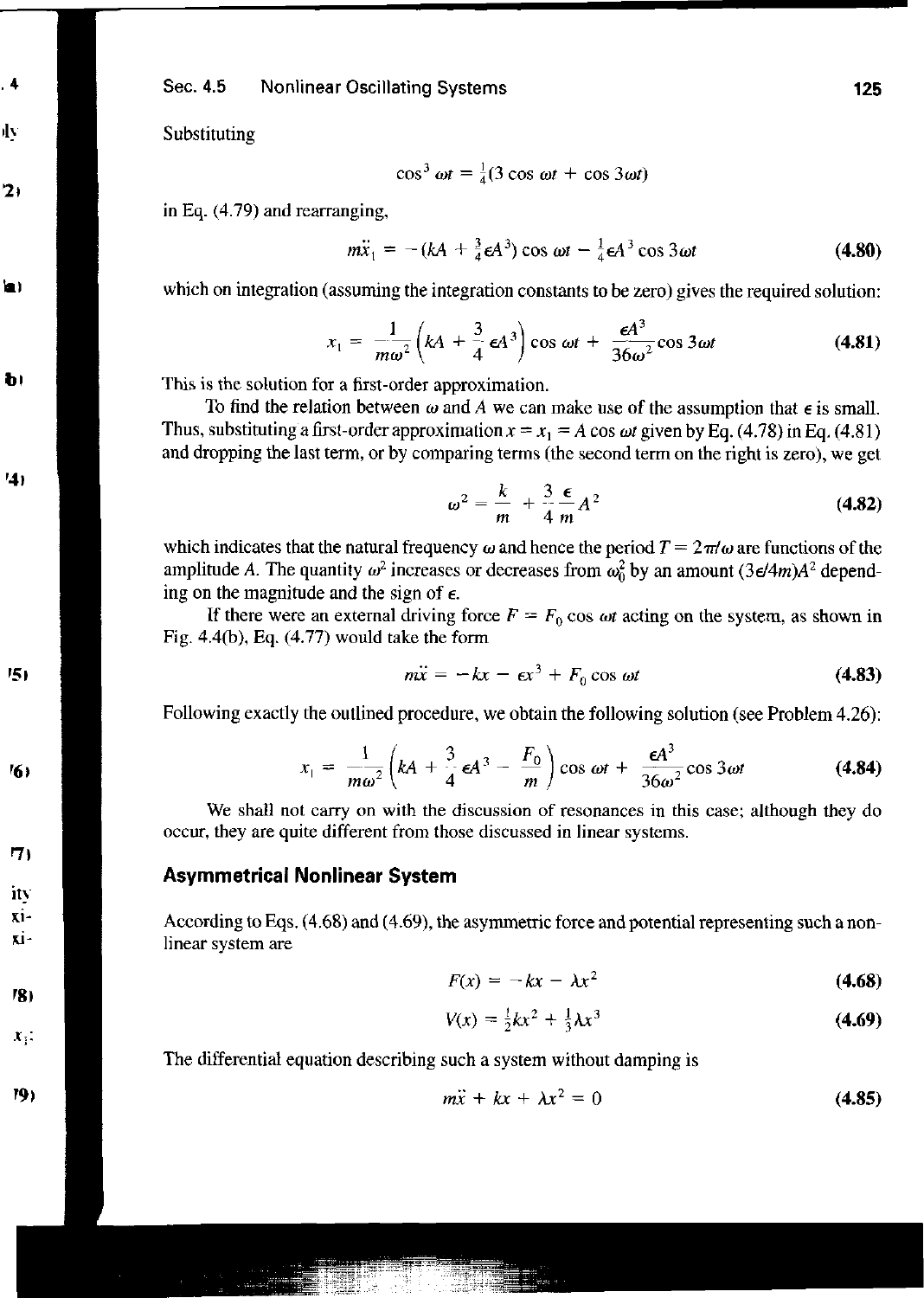Dividing by *m* and substituting  $k/m = \omega_0^2$  and  $\lambda/m = \lambda_1$ , we get

$$
\ddot{x} + \omega_0^2 x + \lambda_1 x^2 = 0 \tag{4.86}
$$

To obtain an approximate solution we use a *perturbation method,* as explained next.

If there were no nonlinear term  $(\lambda_1 x^2)$ , the solution would have been  $x_0$ . Since  $\lambda_1$  is a small quantity, the correct solution of Eq. (4.86) can be obtained by adding a small correction term to  $x_0$ ; that is,

$$
x(t) \simeq x_0 + \lambda_1 x_1 \tag{4.87}
$$

[To have higher-order corrections we must write

$$
x(t) = x_0 + \lambda_1 x_1 + \lambda_1^2 x_2 + \lambda_1^3 x_3 + \cdots
$$

Substituting Eq. (4.87) in Eq. (4.86), we get

$$
(\ddot{x}_0 + \omega_0^2 x_0) + (\ddot{x}_1 + \omega_0^2 x_1 + x_0^2) \lambda_1 + 2x_0 x_1 \lambda_1^2 + x_1^2 \lambda_1^3 = 0 \qquad (4.88)
$$

Neglecting the higher-order terms in  $\lambda_1^2$  and  $\lambda_1^3$  results in

$$
(\ddot{x}_0 + \omega_0^2 x_0) + (\ddot{x}_1 + \omega_0^2 x_1 + x_0^2) \lambda_1 = 0 \tag{4.89}
$$

For this equation to be valid for any value of  $\lambda_1$ , each term must be zero; that is,

$$
(\ddot{x}_0 + \omega_0^2 x_0) = 0 \tag{4.90}
$$

$$
(\ddot{x}_1 + \omega_0^2 x_1 + x_0^2) = 0 \tag{4.91}
$$

Thus the solution can be obtained by first solving Eq.  $(4.90)$  for  $x_0$ , substituting this in Eq.  $(4.91)$ , and solving for  $x_1$ . Hence the final solution will be

$$
x(t) = x_0 + \lambda_1 x_1 \tag{4.92}
$$

Suppose the initial conditions are such that we have the following solution for Eq. (4.90):

$$
x_0 = A \sin \omega_0 t \tag{4.93}
$$

Initial conditions are included in this solution; hence we need not include the transient solution. Substituting Eq. (4.93) in Eq. (4.91) yields

$$
\ddot{x}_1 + \omega_0^2 x_1 = -A^2 \sin^2 \omega_0 t = \frac{A^2}{2} (1 - \cos 2\omega_0 t)
$$
 (4.94)

The general solution of this is

$$
x_1(t) = B \cos 2\omega_0 t + C \tag{4.95}
$$

Substituting in Eq. (4.94) and rearranging, we get

$$
\left(-\frac{A^2}{2} - 3\omega_0^2 B\right)\cos 2\omega_0 t + \left(+\frac{A^2}{2} + \omega_0^2 C\right) = 0 \tag{4.96}
$$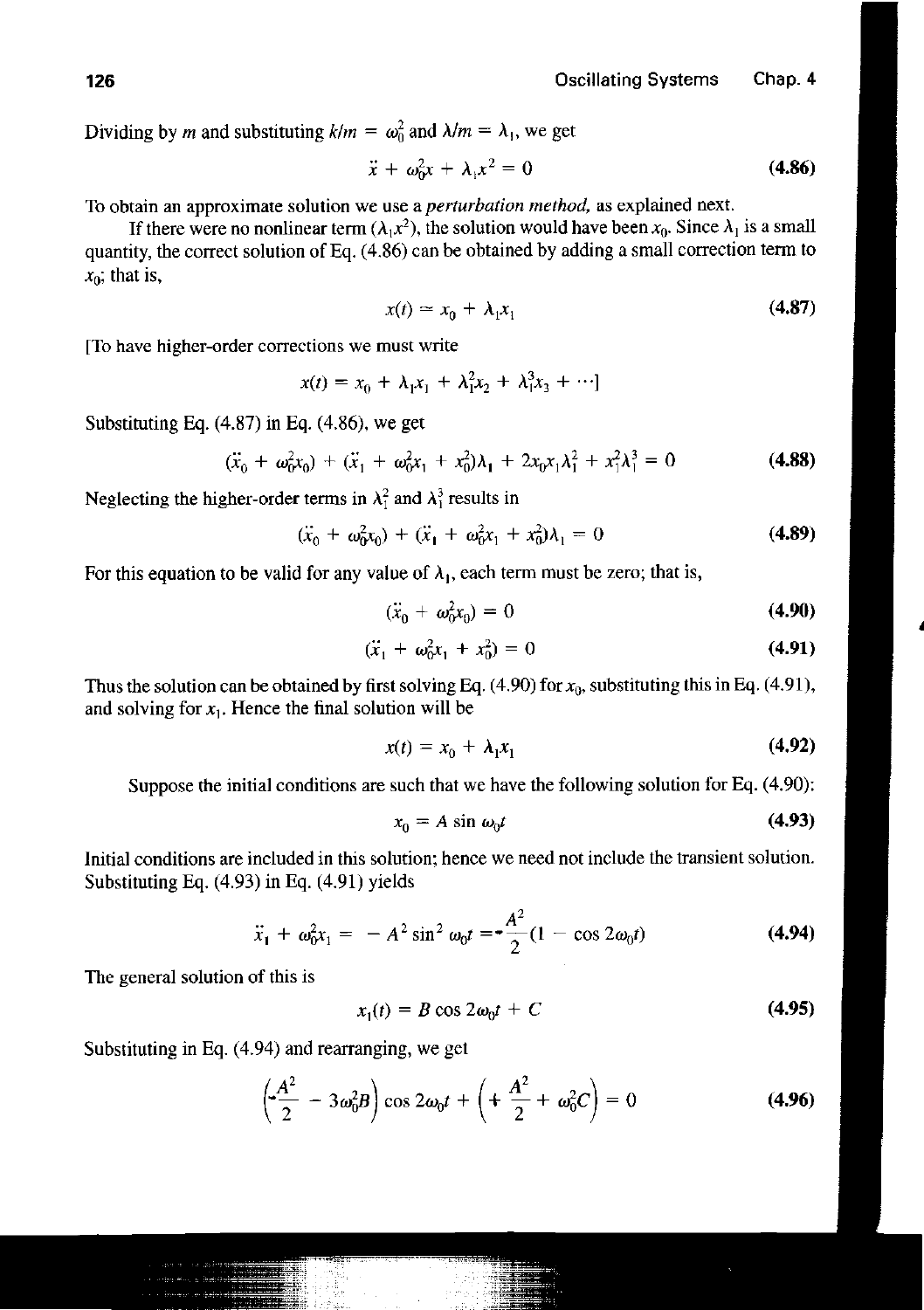For this to be true for any value of *t* we must have

$$
-\frac{A^2}{2} - 3\omega_0^2 B = 0 \quad \text{or} \quad B = -\frac{A^2}{6\omega_0^2} \tag{4.97}
$$

$$
+\frac{A^2}{2} + \omega_0^2 C = 0 \qquad \text{or} \qquad C = \frac{A^2}{2\omega_0^2} \tag{4.98}
$$

Substituting in Eq. (4.95), we get

$$
x_1(t) = -\frac{A^2}{6\omega_0^2} \cos 2\omega_0 t + \frac{A^2}{2\omega_0^2}
$$
 (4.99)

Thus the general steady-state solution for a first-order approximation in  $\lambda$  ( $\lambda_1 = \lambda/m$ ) is

$$
x(t) \simeq x_0 + \lambda_1 x_1 = A \sin \omega_0 t + \frac{\lambda A^2}{6m \omega_0^2} (\cos 2\omega_0 t + 3)
$$
 (4.100)

That is, the solution contains not only the free natural frequency  $\omega_0$ , but also its higher harmonic  $2\omega_0$ . This method is not without fault. If we make the next approximation, we obtain term *t* (a secular term) in the solution, which is physically not acceptable for the present situation.

# **4.6 QUALITATIVE DISCUSSION OF MOTION AND PHASE DIAGRAMS**

#### **Energy Diagram**

The following equations [Eqs. (3.2), (3.3), and (3.4)] were obtained in Chapter 3:

$$
E = \frac{1}{2}m\dot{x}^2 + V(x) \tag{4.101}
$$

$$
\dot{x} = \pm \sqrt{\frac{2}{m} \left[ E - V(x) \right]}
$$
 (4.102)

and

$$
t_2 - t_1 = \pm \sqrt{\frac{m}{2}} \int_{x_1}^{x_2} \frac{dx}{\sqrt{E - V(x)}}
$$
(4.103)

Once we know  $V(x)$  and E, we can solve Eq.  $(4.103)$  to get a relation between x and t. But much can be learned about the qualitative nature of motion without actually solving these equations. This can be achieved in two ways: (1) by plotting  $V(x)$  versus x, and (2) by plotting  $\dot{x}$  versus x. Before we discuss this, we must note the following:

- 1. Kinetic energy cannot be negative; this will also assure that  $v$  is not imaginary.
- 2. Potential energy  $V(x)$  cannot be greater than the total mechanical energy  $E$  of the system. If  $V(x) = E$ , kinetic energy K must be zero; hence the system must be at rest.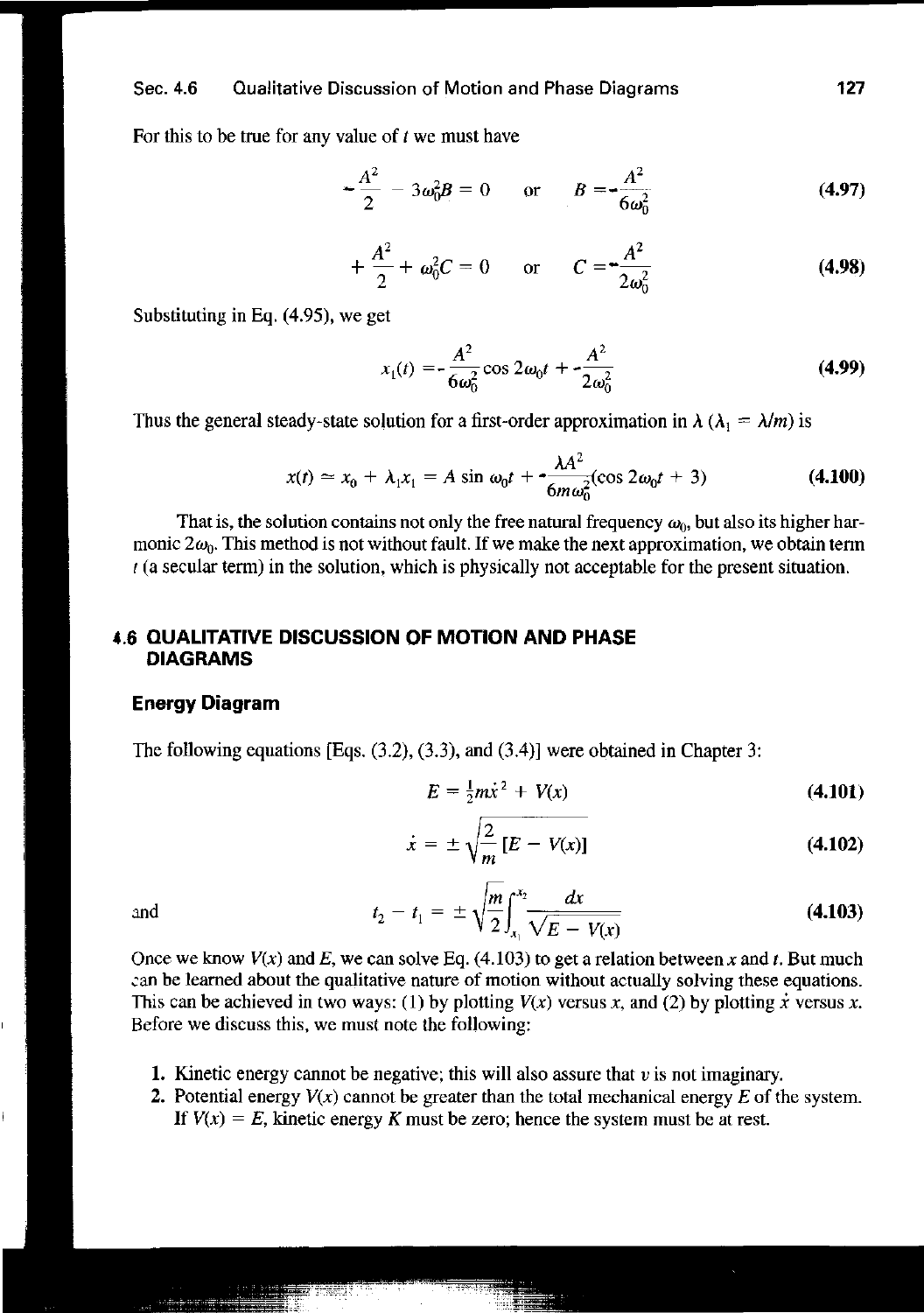Let us consider an arbitrary potential plot  $V(x)$  versus x shown by the boldface curve in *F.z*  $\neq$  5 a). (A similar situation was discussed in Chapter 2, but now we discuss it by two slightly r.~r'ent methods.) Suppose a particle of mass *m* can assume different energies, as discussed  $\mathbb{C} \in \mathbb{C}^*$ 

*Particle with energy*  $E_0$ : This energy corresponds to minimum potential energy  $V_0$  and the  $\frac{1}{2}$ *i* le is at  $x_0$  in stable equilibrium. While at  $x_0$  the kinetic energy is zero; and if the particle is z-r!jced slightly it will return to *x0.*

... *Particle with energy*  $E_1$ : This energy is greater than the minimum potential energy  $V_0$  and  $\mathbf{x}_c$  particle will oscillate between  $x_i$  and  $x'_i$ . Since for this low energy  $E_i$  the potential energy retween  $x_1$  and  $x_1$  is symmetrical, the oscillations will be simple harmonic. While oscillating,  $\therefore$  kinetic energy and the velocity are maximum when in between the points  $x_1$  and  $x_1'$ ; it has zero velocity at  $x_1$  and  $x'_1$ . As the particle approaches  $x_1$  or  $x'_1$ , its velocity decreases, it comes to  $\therefore$  stop, and it then reverses its direction of motion at either of the two points  $x_i$  and  $x_i'$ . These roints are called the *turning points* and the particle at these points has zero kinetic energy and maximum potential energy. The particle cannot exist in the region for which  $x \le x_1$  or  $x \ge x'_1$ because this will result in an imaginary velocity.

(2) Particle with energy  $E_2$ : The particle can either oscillate between  $x_2$  and  $x'_2$  or be at rest and in stable equilibrium,  $x_2^0$ . There are two turning points  $x_2$  and  $x'_2$ . Since the potential  $V_{01}$  $(> V_0)$  does not correspond to the lowest energy state (which is  $V_0$ ), it is called a *metastable state*. Also, the potential  $V(x)$  between  $x_2$  and  $x_2$  is asymmetrical; hence the oscillations are nonlinear. Again motion is not permitted in the regions  $x \leq x_2$  and between  $x'_2$  and  $x_2^0$ .

*(3) Particle with energy E3:* There are four turning points, *x3, x'3,* and *x"3, x3.* Because of the asymmetrical nature of the potential between  $x_3$  and  $x_3'$ , the oscillations are nonlinear in this valley. On the other hand, the potential between  $x_3''$  is parabolic and hence symmetrical, thereby resulting in linear oscillations in this valley. Once again motion is not permitted in regions for  $x < x_3, x'_3 < x < x''_3,$  and  $x > x''_3$ .

(4) Particle with energy  $E_4$ : When the particle is at  $x_4^n$ , the potential energy is maximum (one of the maxima); hence  $x_4^m$  is a position of unstable equilibrium. If slightly displaced it could oscillate between  $x_4$  and  $x_4^m$  or between  $x_4^m$  and  $x_4^r$ ; in both cases the motion is nonlinear because of asymmetrical potentials in both regions. Also, when the particle reaches *x%,* it could move in either region. Again, for  $x < x_4$  and  $x > x'_4$ , motion is not permitted because it results in negative kinetic energies and hence imaginary velocities.

(5) Particle with energy  $E_5$ : There is only one turning point,  $x_5$ . The particle traveling from the right with energy  $E_5$  when it reaches  $x_5$  comes to a stop, reverses its direction, and travels back to the right. While coming or going, the particle moves over hills and valleys. As it passes over the hills its velocity decreases; while passing over the valleys the velocity increases. Also, the deeper the valley, the higher the velocity is; and the higher the hill, the lower the velocity. That is, the particle will decelerate as it passes over the hills and accelerate as it passes over the valleys.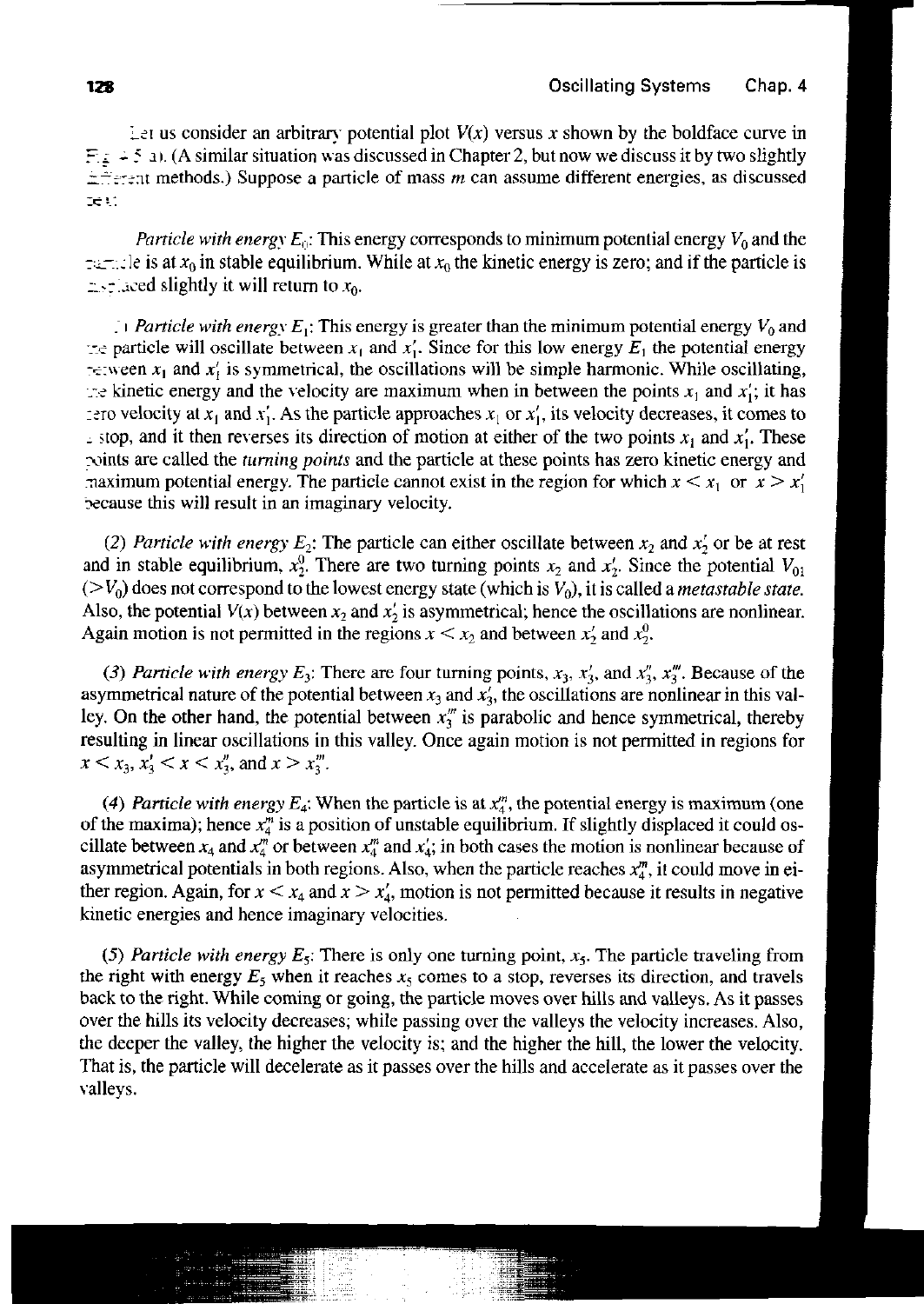Sec. 4.6 Qualitative Discussion of Motion and Phase Diagrams 129



**Figure 4.5** Motion of a particle with different energies *E* in an arbitrary potential  $V(x)$  represented as (a) an energy diagram in which  $V(x)$  is plotted versus x, and (b) a phase diagram in which *x* is plotted versus *x.*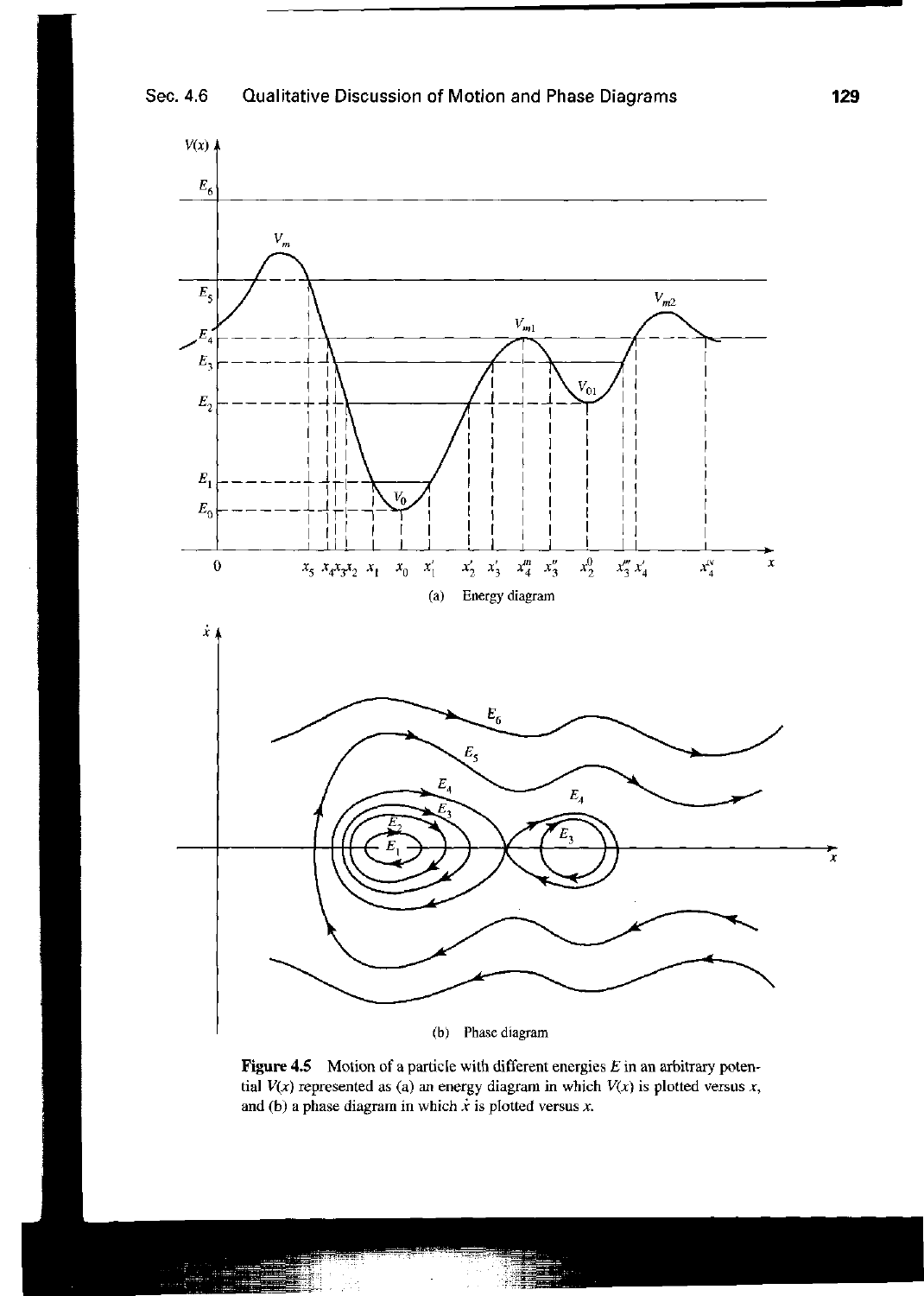(6) Particle with energy  $E_6$ : There are no turning points. The particle simply keeps on moving, slowing down over the hills and speeding up over the valleys.

The preceding discussion is the result of the energy conservation principle given by Eq. (4.101). Also, when the particle has energy *E5* and *E6,* the motion of the particle is *unbound,* while in all other cases the motion is *bound.*

#### **Phase Diagrams**

To completely specify the state of motion of a one-dimensional oscillator, two quantities must be specified. According to Eq. (4.102), we have

$$
\dot{x} = \pm \sqrt{\frac{2}{m} \left[ E - V(x) \right]}
$$
 (4.102)

If we know  $V(x)$  as a function of x, the motion may be represented by plotting x versus x. (This is in accord with a second-order differential equation in which two constant quantities are needed to describe motion.) The coordinates  $\dot{x}(t)$  and  $x(t)$  uniquely describe the state of motion for any time in two dimensions. Any point  $P(x, x)$  describes the state of the motion in the *phase plane,* and the locus of such points is called the *phase diagram, phase portrait,* or *phase trajectory*. In general, if we are dealing with *n*-dimensional motion or the system has *n* degrees of freedom, *2n* coordinates will be required to describe motion in a 2n-dimensional phase space. Also, for a constant value *E,* that is, for a conservative system, the motion in a phase plane is periodic,  $x(t + T) = x(t)$  and  $\dot{x}(t + T) = x(t)$ , and the paths are closed curves.

The phase diagram shown in Fig.  $4.5(b)$  for potential energy  $V(x)$  and for different values of *E* in Fig. 4.5(a) can be understood after we discuss the following.

As a first illustration, let us apply the preceding ideas to the case of a one-dimensional simple harmonic oscillator for which  $V(x) = \frac{1}{2}kx^2$  Thus, for conservation of energy,

$$
\frac{1}{2}m\dot{x}^2 + \frac{1}{2}kx^2 = E
$$
 (4.104a)

$$
\frac{x^2}{2E/k} + \frac{\dot{x}^2}{2E/m} = 1
$$
 (4.104b)

or

which is an equation of an ellipse with  $\sqrt{2E/k}$  and  $\sqrt{2E/m}$  representing the semimajor and semiminor axes, respectively, and each *E* representing a unique ellipse. For different values of  $E$  we get a family of ellipses, as shown in Fig. 4.6. The same result can be arrived at by starting with the solution of a simple harmonic oscillator; that is,

$$
x = A\cos(\omega_0 t + \phi) \tag{4.105}
$$

$$
\dot{x} = -\omega_0 A \sin(\omega_0 t + \phi) \tag{4.106}
$$

$$
\frac{x}{A} = \cos(\omega_0 t + \phi)
$$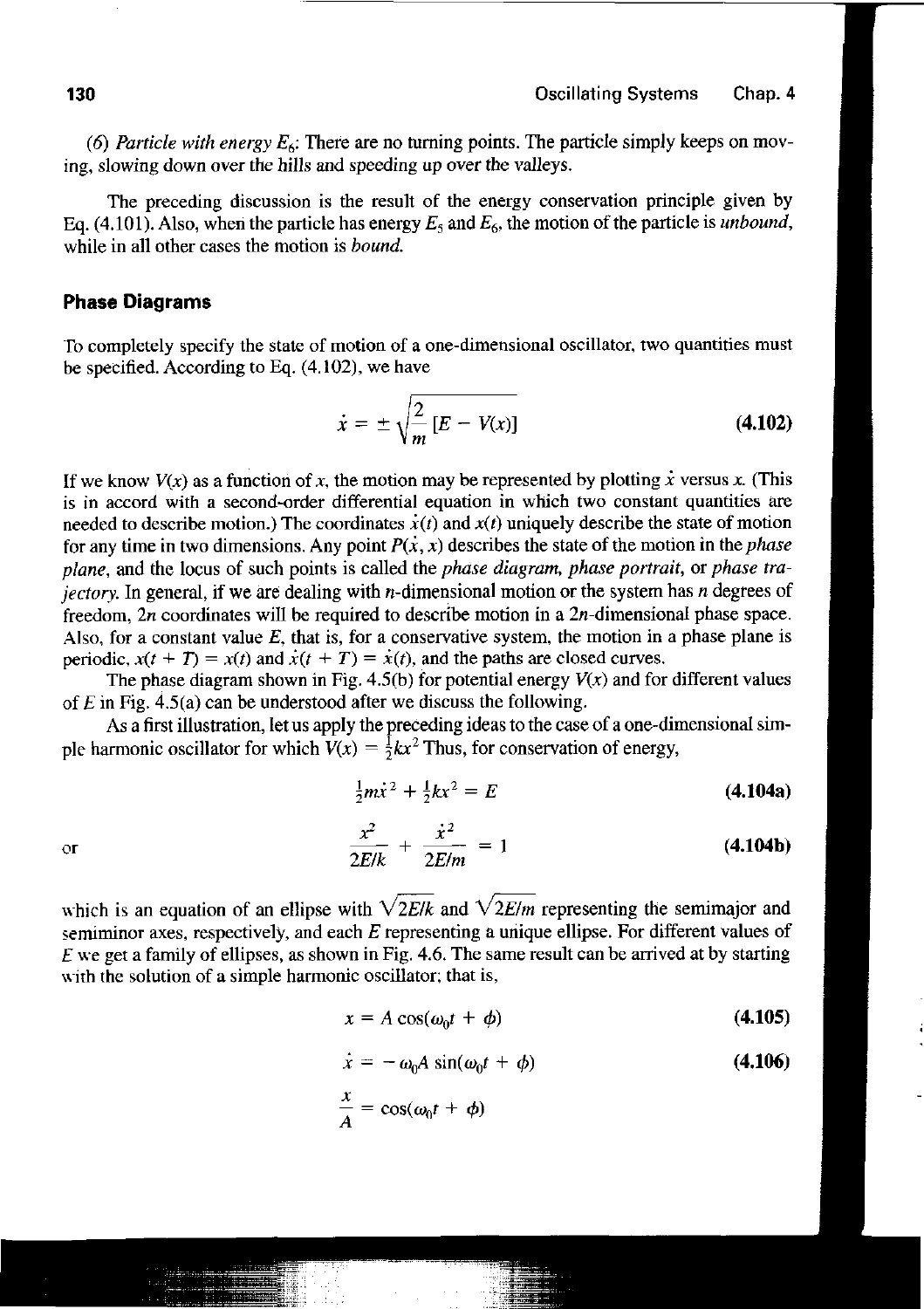# $\overline{\phantom{a}}$  Figure 4.6

Below is the phase diagram for a one-dimensional simple harmonic oscillator for different values of E.

 $M := 1$ **k:=2**  $b := 2$ For given values of M, k, b, and the phase angle  $\phi$ , we can calculate  $\omega$ 0 :=  $\frac{k}{M}$  $\phi := 0$  $\gamma = \frac{1}{2 \cdot M}$ the values of  $\omega$ 0 and  $\gamma$ .  $\omega$ <sup>0</sup> = 1.414  $\gamma = 0.1$  $E1 = 15$  $E2 := 7$  $E3 := 10$ As we know the total energy El, E2, A1 :=  $\frac{2 \cdot E1}{k}$ and E3 for three simple harmonic  $A2 := \begin{cases} \frac{\pi}{2} & A3 := \end{cases}$ oscillators, we can calculate the corresponding amplitudes. A1 = 3.873  $A2 = 2.646$   $A3 = 3.162$  $I := 100$  i:=0.. I t<sub>i</sub> :=  $\frac{1}{10}$  $x1_i := A1 \cdot cos(\omega 0 \cdot t_i + \phi)$   $v1_i := -\omega 0 \cdot A1 \cdot sin(\omega 0 \cdot t_i + \phi)$ With these values, we can now write  $x2_i := A2 \cdot \cos(\omega 0 \cdot t_i + \phi)$   $v2_i := -\omega 0 \cdot A2 \cdot \sin(\omega 0 \cdot t_i + \phi)$ the expressions for the displacements x

Velocity

and the corresponding velocities v (by differentiating x with respect to t) for the three harmonic oscillators and graph them.

(a) If the phase angle  $\phi$  is  $\pi/2$ , how do the phase diagrams change?

ib) How does the increase in the values of M, k, b, and *y* affect the graphs?

• c) What factors affect the change in the values of the amplitude, frequency, and energy of the oscillating system? Verify your answer by graphing.

# Phase diagram for one dimension SHO



 $x3 := A3 \cdot \cos\{\omega 0 \cdot t + \phi\}$  v3;  $= -\omega 0 \cdot A3 \cdot \sin\{\omega 0 \cdot t + \phi\}$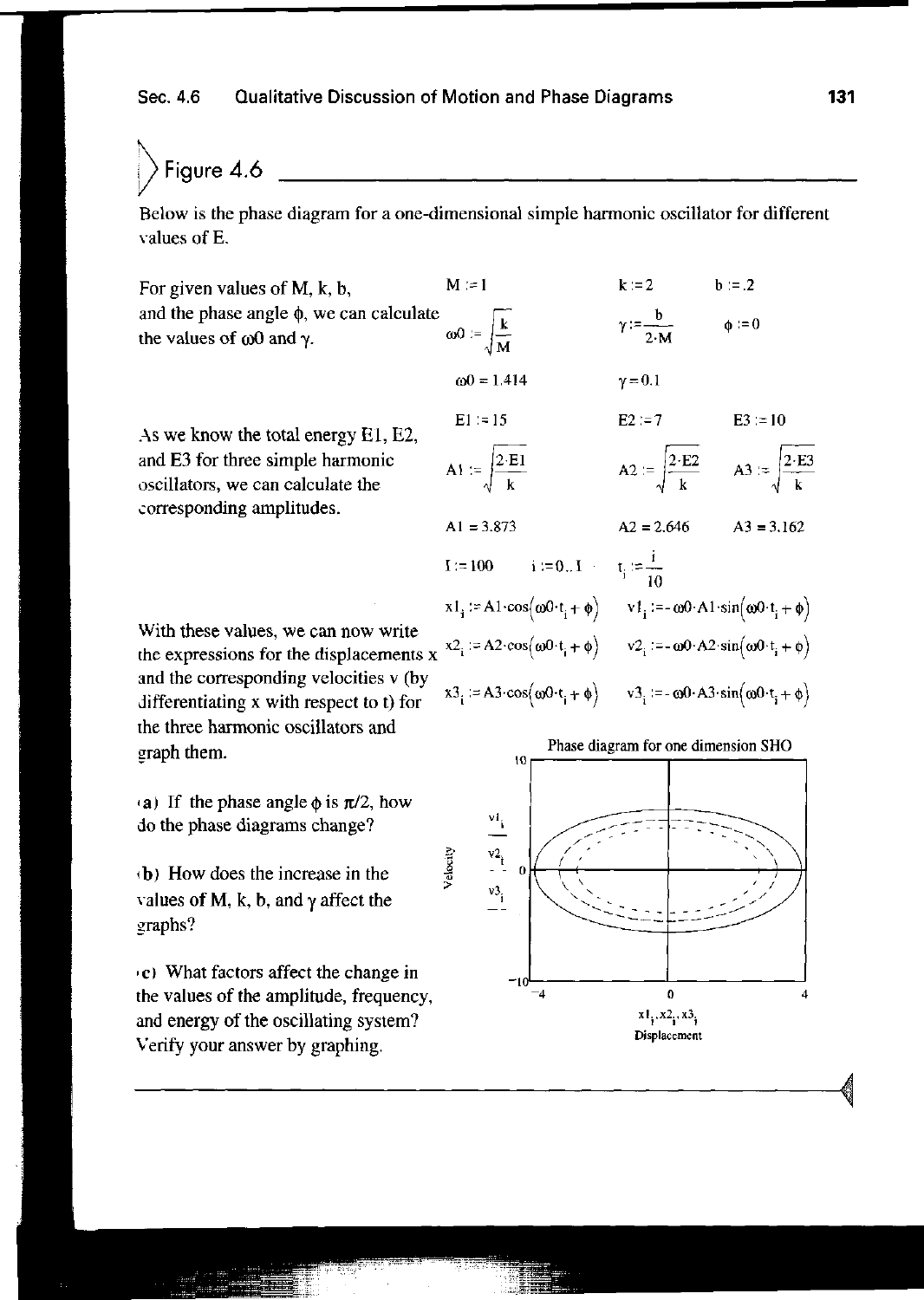**132 Chapel Contract Chap. 4 Contract Chap. 4 Contract Chap. 4 Chap. 4 Chap. 4 Chap. 4 Chap. 4 Chap. 4 Chap. 4 Chap. 4 Chap. 4 Chap. 4 Chap. 4 Chap. 4 Chap. 4 Chap. 4 Chap. 4 Chap. 4 Chap. 4 Chap. 4 Chap. 4 Chap. 4 Chap.** 

or 
$$
\frac{\dot{x}}{\omega_0 A} = -\sin(\omega_0 t + \phi)
$$

To eliminate *t,* square and add these two equations; that is,

$$
\frac{x^2}{A^2} + \frac{\dot{x}^2}{\omega_0^2 A^2} = 1
$$

Using  $\omega_0^2 = k/m$  and  $E = \frac{1}{2}kA^2$ , we get

$$
\frac{x^2}{2E/k} + \frac{\dot{x}^2}{2E/m} = 1
$$

The first thing we note about the phase paths in Fig. 4.6 is that the motion is clockwise; the reasoning is that, for  $x > 0$ ,  $\dot{x}$  is always decreasing, while for  $x < 0$ ,  $\dot{x}$  is always increasing. Furthermore, no two phase paths cross each other. Mathematically, the reason is that each solution of the differential equation is unique. Physically, it means that if a particle is capable of changing its path and hence changing its energy, it leads to the nonconservation of energy. But we assume that for a given path a particle has a given energy.

Let us see how the phase diagram will look for an underdamped harmonic oscillator. Equations of  $x$  and  $\dot{x}$  are

$$
x = Ae^{-\gamma t} \cos(\omega_1 t + \phi) \tag{4.107}
$$

and 
$$
\dot{x} = -Ae^{-\gamma}[\gamma \cos(\omega_1 t + \phi) + \omega_1 \sin(\omega_1 t + \phi)]
$$
 (4.108)

The oscillator is continuously losing energy. Using plane polar coordinates  $(\rho, \theta)$  we can show that

$$
\rho = \omega_1 A e^{(-\gamma/\omega_1)\theta} \tag{4.109}
$$

which is an equation of a logarithmic spiral. Without going into any details, we state that the phase path is as shown in Fig. 4.7. An oscillating particle spirals down a potential well and eventually it comes to rest when it reaches  $x = 0$ .

Finally, we discuss the phase diagram of a nonlinear system, as shown in Fig. 4.8(a). The asymmetric potential shown represents a hard system for *x <* 0 and a soft system for *x >* 0. Using the relation

$$
\dot{x} \propto \sqrt{E - V(x)}
$$

and the plot of  $\dot{x}(x)$  versus x, we get the phase diagram shown in Fig. 4.8(b). The three ovalshaped closed paths correspond to three different energies, assuming that there is no damping. If damping were present, all paths would spiral down to  $x = 0$ .

The phase diagram in Fig. 4.5(b) should now be easy to understand. This phase diagram corresponds to the energy diagram in Fig. 4.5(a).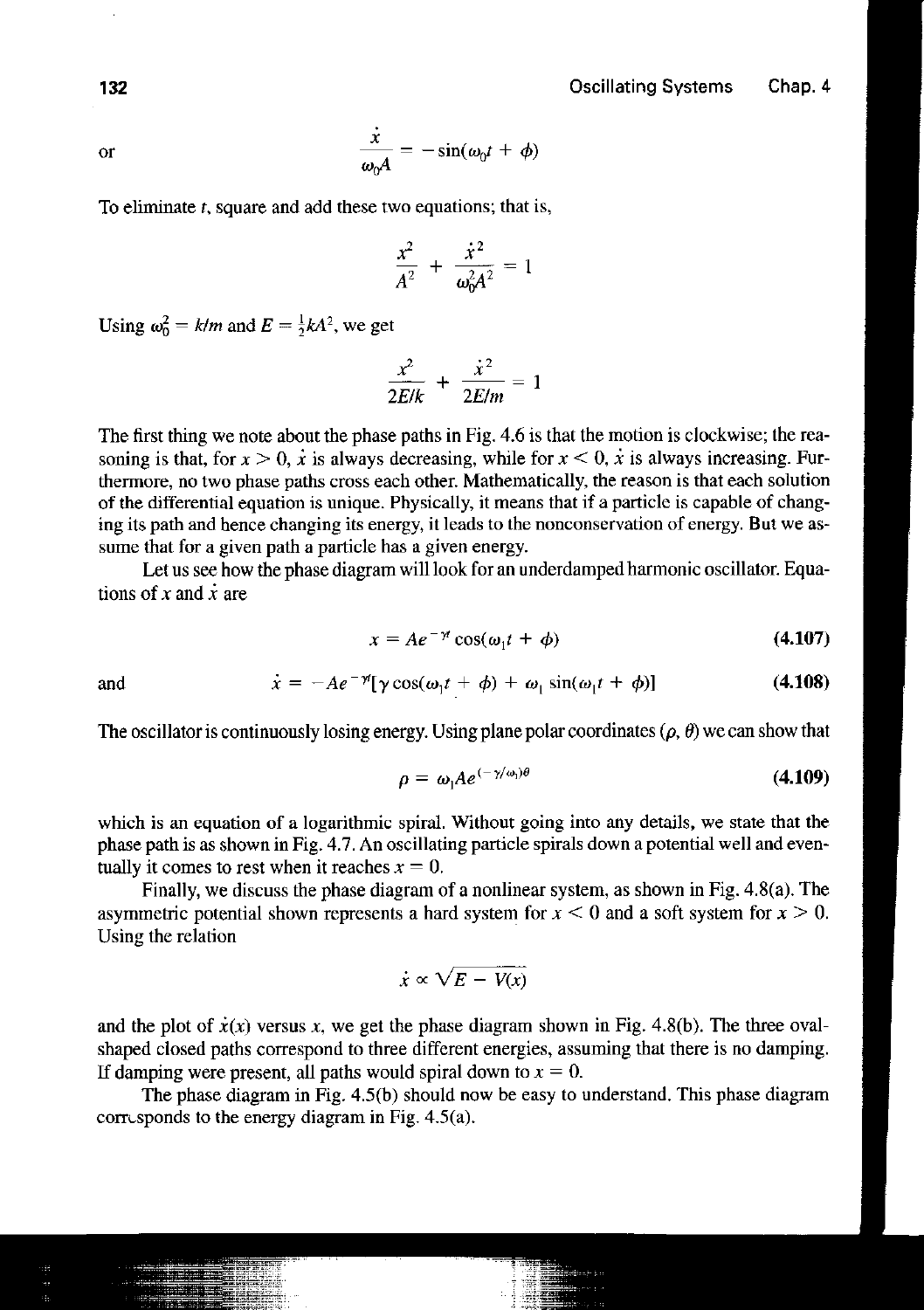# Sec. 4.6 Qualitative Discussion of Motion and Phase Diagrams 133

# Figure 4.7

Below are phase diagrams for a damped harmonic oscillator using polar coordinates and rectangular coordinates.

| The values given on the right are good for<br>three damped oscillators with energies E,                                        | $M := .01$                                                                                                                        | $k := 4$                                                                                                            | $b := .1$<br>$\phi := 0$                  |  |
|--------------------------------------------------------------------------------------------------------------------------------|-----------------------------------------------------------------------------------------------------------------------------------|---------------------------------------------------------------------------------------------------------------------|-------------------------------------------|--|
| E1, and E2, but with the same damping<br>constant. The phase diagram below is for<br>the oscillator with energy E. The others  | $\omega 0 := \sqrt{\frac{k}{M}} \qquad \gamma := \sqrt{\frac{b}{2 \cdot M}}$                                                      |                                                                                                                     | $\omega_1 := \sqrt{\omega^2 - \gamma^2}$  |  |
| can be graphed in the same way.                                                                                                | $\omega$ 0 = 20                                                                                                                   | $y = 2.236$                                                                                                         | $\omega$ 1 = 19.875                       |  |
| (a) How will the phase diagrams change<br>if the energy E is increased or decreased?<br>Check this by graphing.                | $E := 1000$                                                                                                                       | $E1 := 20$                                                                                                          | $E2 := 40$                                |  |
| (b) What is the fundamental difference<br>between the two types of phase diagrams?                                             |                                                                                                                                   | $A := \begin{bmatrix} 2 \cdot \frac{E}{k} & A1 := \begin{bmatrix} 2 \cdot \frac{E1}{k} \end{bmatrix} \end{bmatrix}$ | A2 := $\left 2 \cdot \frac{E2}{k}\right $ |  |
| (c) Are the plots clockwise or                                                                                                 | $A = 22.361$                                                                                                                      | $AI = 3.162$                                                                                                        | $A2 = 4.472$                              |  |
| counter-clockwise and why?                                                                                                     | $N := 1000$ $n := 0N$                                                                                                             |                                                                                                                     | $t_n := \frac{n}{100}$                    |  |
| Polar Graph<br>Rectangular Graph                                                                                               |                                                                                                                                   |                                                                                                                     |                                           |  |
| $\theta_n := 2 \cdot \pi \cdot \frac{n}{100}$                                                                                  | $x_n := A \cdot e^{-\gamma t} n \cdot \cos(\omega t \cdot t_n + \phi)$                                                            |                                                                                                                     |                                           |  |
| $\rho_n := \omega \mathbf{1} \cdot A \cdot e^{-\frac{\gamma}{\omega l} \cdot \theta_n}$                                        | $v_n := -A \cdot e^{-\gamma t_n} \cdot (\gamma \cos(\omega t \cdot t_n + \phi) + \omega t \cdot \sin(\omega t \cdot t_n + \phi))$ |                                                                                                                     |                                           |  |
| 90<br>120<br>60<br>400<br>300<br>150<br>30<br>200<br>100<br>$\rho_{\rm n}$<br>۰<br>$\bf{0}$<br>180<br>330<br>210<br>240<br>300 | 500<br>300<br>100<br>Velocity<br>$\mathbf{v}_{\mathbf{n}}$<br>100<br>$-300$<br>$-500$                                             | $^{\circ}$                                                                                                          |                                           |  |
| 270                                                                                                                            | $-20$                                                                                                                             | $-10$<br>$\mathbf 0$                                                                                                | 10<br>20<br>30                            |  |
| $\theta_n$                                                                                                                     | x<br>n<br>Displacement                                                                                                            |                                                                                                                     |                                           |  |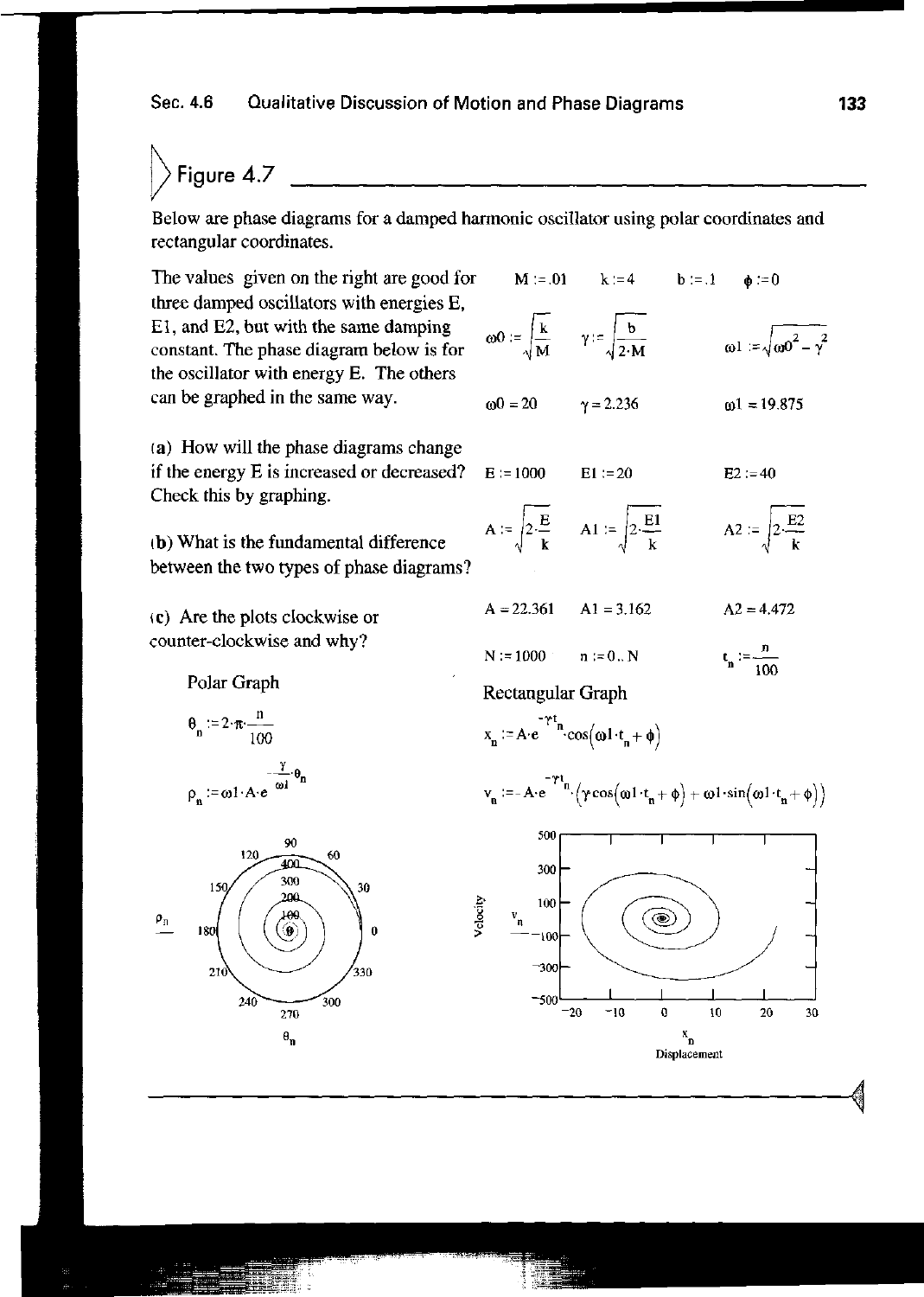

**Figure 4.8** Phase and energy diagrams of a nonlinear system with asymmetrical potential.

# **PROBLEMS**

**4.1.** Draw an equivalent electrical circuit for the mechanical system shown in Fig. P4.1. Set up the equations for describing motion. Calculate different possible frequencies.

$$
\begin{array}{|c|c|c|c|c|}\n\hline\nm_1 & \downarrow \\
\hline\nm_2 & \downarrow \\
\hline\nm_3 & \downarrow \\
\hline\n\end{array}
$$
\nFigure 1.1.2.1

**Figure P4.1**

4.2. Draw an equivalent electrical circuit for the mechanical system shown in Fig. P4.2. Calculate different possible frequencies.



**Figure P4.2**

**4.3.** Derive Eqs. (4.17), (4.18), and (4.19).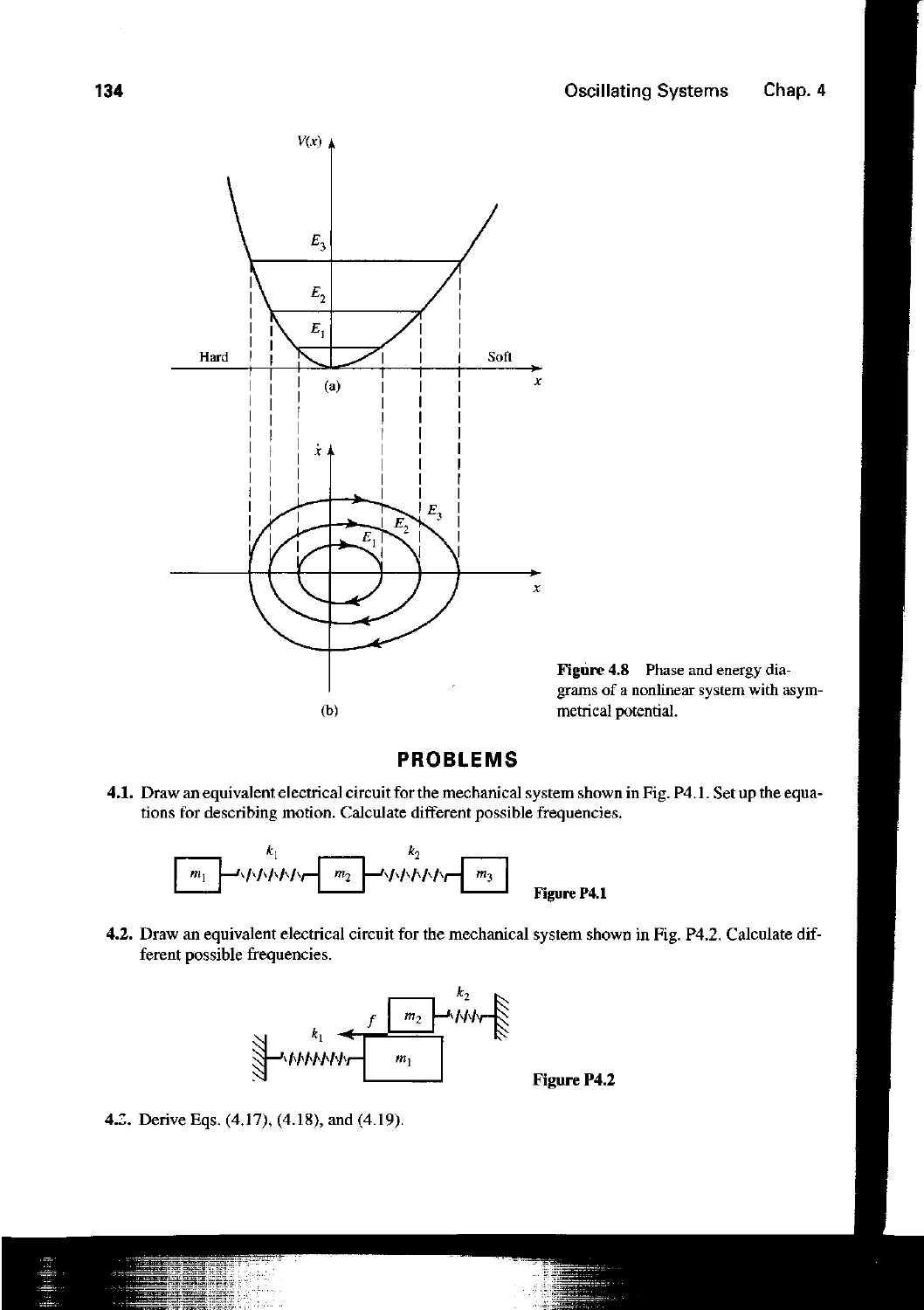# Problems **135**

- 4.4. For a spring vibrating vertically under the action of gravitational pull, draw the equivalent mechanical and electrical systems and write the necessary equations.
- 4.5. Discuss the electrical equivalent of the following: (a) average power dissipated, and (b) the quality factor.
- 4.6. Consider the electrical system shown in Fig P4.6. Calculate (a) the resonance frequency, (b) the resonance width, and (c) the power absorbed at resonance.



- **4.7.** Calculate the oscillation frequency for the circuit in which  $R = 150$  ohm ( $\Omega$ ),  $C = 20$  microfarad  $(\mu F)$ , and  $L = 0.1$  henry (H).
- 4.8. Show that in an *RLC* circuit for which *R* is negligibly small the logarithmic decrement of oscillation is  $\approx \pi R (C/L)^{1/2}$ .
- 4.9. A series electrical circuit contains a resistance *R,* a capacitance *C,* and an inductor *L* An emf *s =*  $\varepsilon_0$  cos  $\omega t$  is applied to the circuit. Solve and discuss the transient and steady-state solutions. Find the steady-state expression for the current. Do this problem in analogy with a forced harmonic oscillator. Calculate the phase angle between the current and the emf. Graph the values to describe motion.
- **4.10.** Consider the *RLC* circuit discussed in Problem 4.9 and derive an expression for the current as a function of time *t.* Show that the current decreases to zero as the frequency of the alternating emf goes to zero. Graph this.
- **4.11.** A source of emf is connected to two impedances  $Z_1$  and  $Z_2$  in series. Obtain expressions for the powers dissipated in  $Z_1$  and  $Z_2$ .
- **4.12.** Calculate the impedance of the circuit shown in Fig. P4.12. Show that for  $\omega = \omega_0 = 1/\sqrt{LC}$  the current flow is minimum. Calculate the *Q* of the circuit.



**4.13.** Consider the parallel *RLC* circuit shown in Fig. P4.13. Calculate Z from the relation

$$
1/Z = 1/Z_1 + 1/Z_2
$$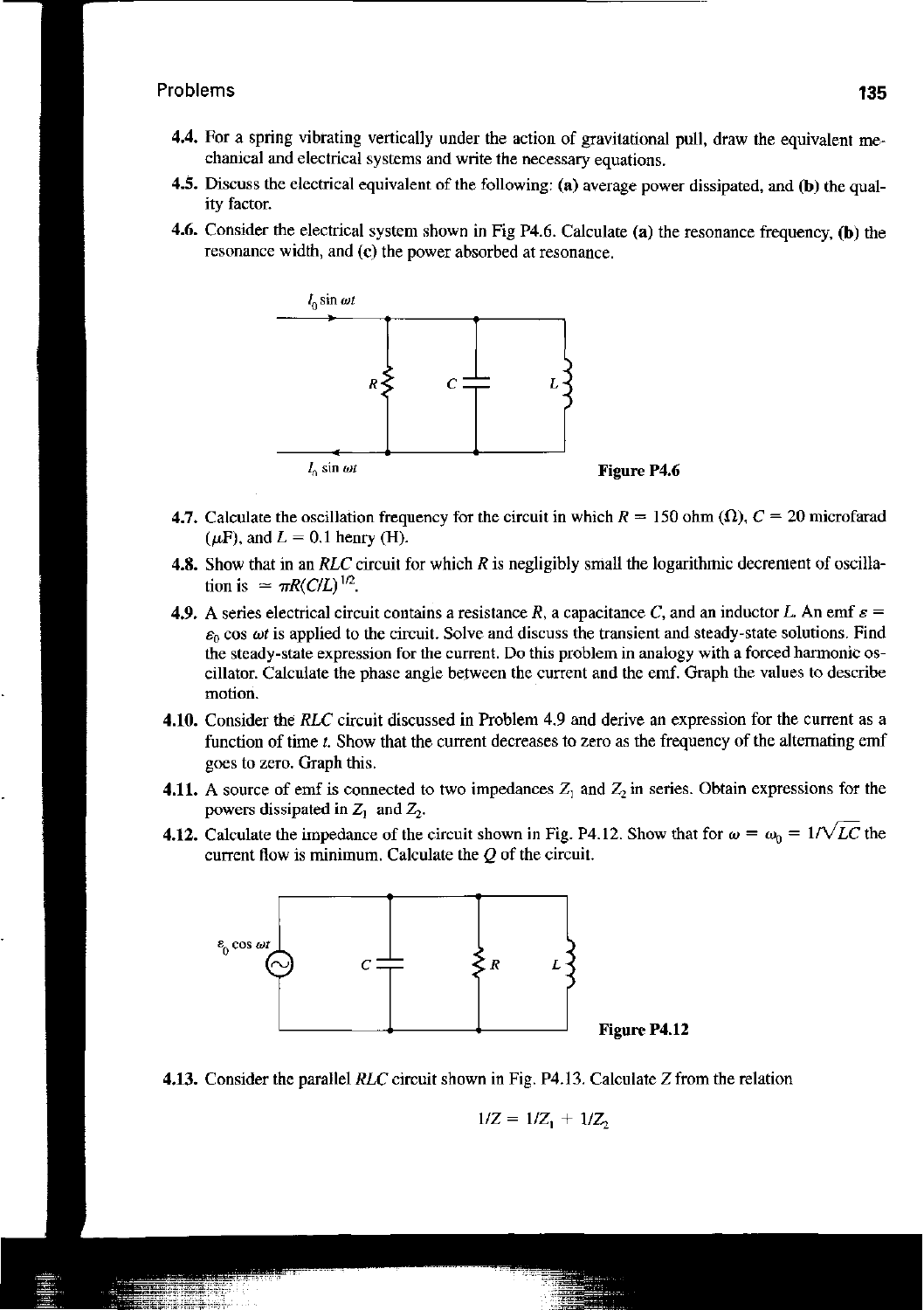where  $Z_1$  is the impedance of  $R_1$  and C in series, while  $Z_2$  is the impedance of  $R_2$  and L in series: hence  $Z_1$  and  $Z_2$  are in parallel. Calculate the value of the total current when both current and emf are in phase. What happens when  $R_1 = R_2 = 0$ ?



**4.14.** Construct the electrical analog of the system shown in Fig P4.14 and calculate the impedance. *b<sup>l</sup>* and  $b_2$  are damping parameters resulting from the friction between each mass and surface,  $\omega$  is the frequency of the driving force, and mass  $m_2$  slides back and forth on mass  $m_1$ . Do this problem assuming the absence of spring *k2.*



- **4.15.** Repeat Problem 4.14 assuming the presence of both springs  $k_1$  and  $k_2$ .
- **4.16.** By using a Fourier technique, obtain both the sine and the cosine series in the interval  $0 < \theta < \pi$ for the function

$$
f(\theta) = \begin{cases} 1, & \text{for } 0 < \theta < \pi/2 \\ 0, & \text{for } \pi/2 < \theta < \pi \end{cases}
$$

**4.17.** Calculate a Fourier series representation (Fourier transform) represented by the following function:

$$
F(t) = \begin{cases} 0, & \text{if } nT < t < (n + \frac{1}{2})T \\ F_0 = \text{constant}, & \text{if } (n + \frac{1}{2})T < t < (n + 1)T \end{cases}
$$

**4.18.** Calculate a Fourier series represenation (Fourier transform) represented by the following function:

$$
F(t) = \begin{cases} 0, & \text{if } -2\pi/\omega < t < 0 \\ \sin \omega t, & \text{if } 0 < t < 2\pi/\omega \end{cases}
$$

**4.19.** An underdamped oscillator has a natural frequency  $\omega_0$ . An impulse force function of constant magnitude acts for a time  $T = 2\pi/\omega_0$ . Calculate the response function and give its physical interpretation by graphing it.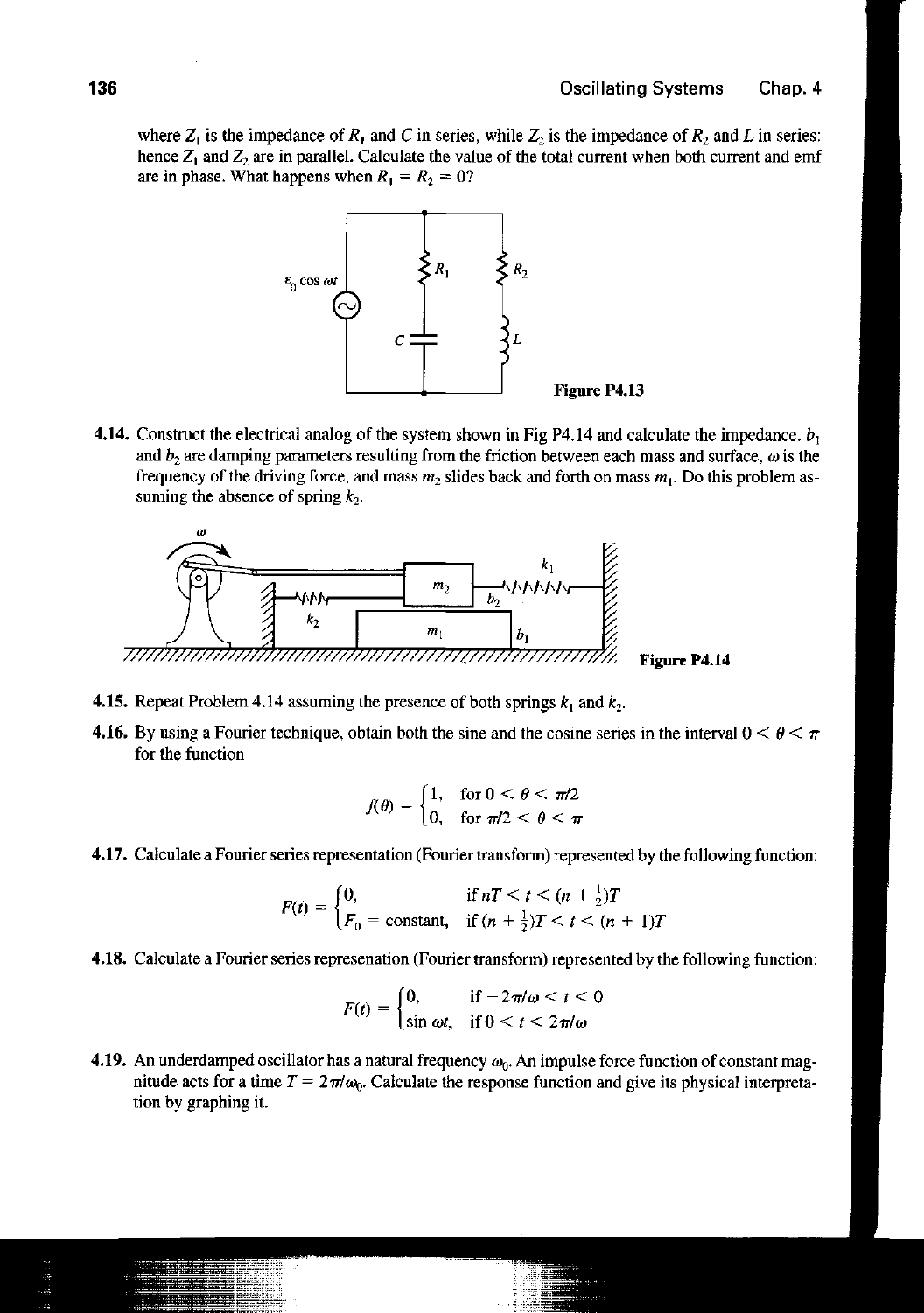#### Problems **137**

ės. mf

b be Ķ.

 $\overline{r}$ 

 $\mathbf{0}$ 

 $\blacksquare$ 

β ā. **4.20.** A linear oscillator is under the influence of the following force function:

$$
F(t) = \begin{cases} 0, & \text{if } t < 0 \\ \text{max } \sin \omega t, & \text{if } 0 < t < \pi/\omega \\ 0, & \text{if } t > \pi/\omega \end{cases}
$$

Calculate the response function. Make a graph to describe the motion.

**4.21.** A damped oscillator is acted on by the following force function:

$$
F(t) = \begin{cases} 0, & \text{if } t < 0 \\ F_0 e^{-\gamma t} \sin \omega t, & \text{if } t > 0 \end{cases}
$$

Using Green's function, calculate the response function. Graph it.

- 4.22. Derive Eq. (4.46) for the case of a damped harmonic oscillator.
- **4.23.** Derive Eq. (4.53) for the case of a damped harmonic oscillator.
- **4.24.** Extend the results obtained in Eq. (4.51) to the case of multiple impulses and obtain a solution by using Green's function of the form given by Eqs. (4.59) and (4.60).
- **4.25.** Extend the results obtained in Eq. (4.53) to the case of multiple impulses and obtain a solution by using Green's function of the form given by Eqs. (4.59) and (4.60).
- **4.26.** Derive Eq. (4.82) and Eq. (4.84) by the procedure outlined in the text.
- **4.27.** A particle of mass *m* moving in a resistive medium is acted upon by a series of impulses of force  $F(t)$  at times  $t_1, t_2$ , and so on, each for a short duration  $\Delta t$ . Find the resulting velocity of the particle.
- **4.28.** Show that for a nonlinear differential equation of the type  $\ddot{x} + cx^2 = 0$  the superposition principle does not hold.
- **4.29.** Suppose in Fig. 4.4 that each string must be pulled a distance *d* before attaching mass *m.* Show that under such conditions

$$
V(x) \simeq \left(k \frac{d}{l}\right) x^2 + \left[\frac{k(l-d)}{4l^3}\right] x^4
$$

- **4.30.** For Eq. (4.93), assume  $x_0 = A \cos \omega_0 t$  and obtain a solution similar to the one leading to Eq. (4.100).
- **4.31.** Consider a particle described by an equation of the form

$$
\ddot{x} + \omega_0^2 x - \lambda x^2 = 0
$$

Obtain a correct second-order solution by using

$$
x(t) = x_0 + \lambda x_1 + \lambda^2 x_2
$$

**4.32.** Suppose in the case of a pendulum that the amplitude of the motion is not small. Show that the horizontal motion of the pendulum may be represented approximately by

$$
\ddot{x} + \frac{g}{l}x - \frac{1}{2l^3}x^3 = 0
$$

**4.33.** Consider the case of an overdamped oscillator and draw the phase diagrams for the following cases  $(v_0 = x_0)$ : (a)  $v_0 > 0$ , (b)  $v_0 < 0$  and is small, and (c)  $v_0 > 0$  and is large.